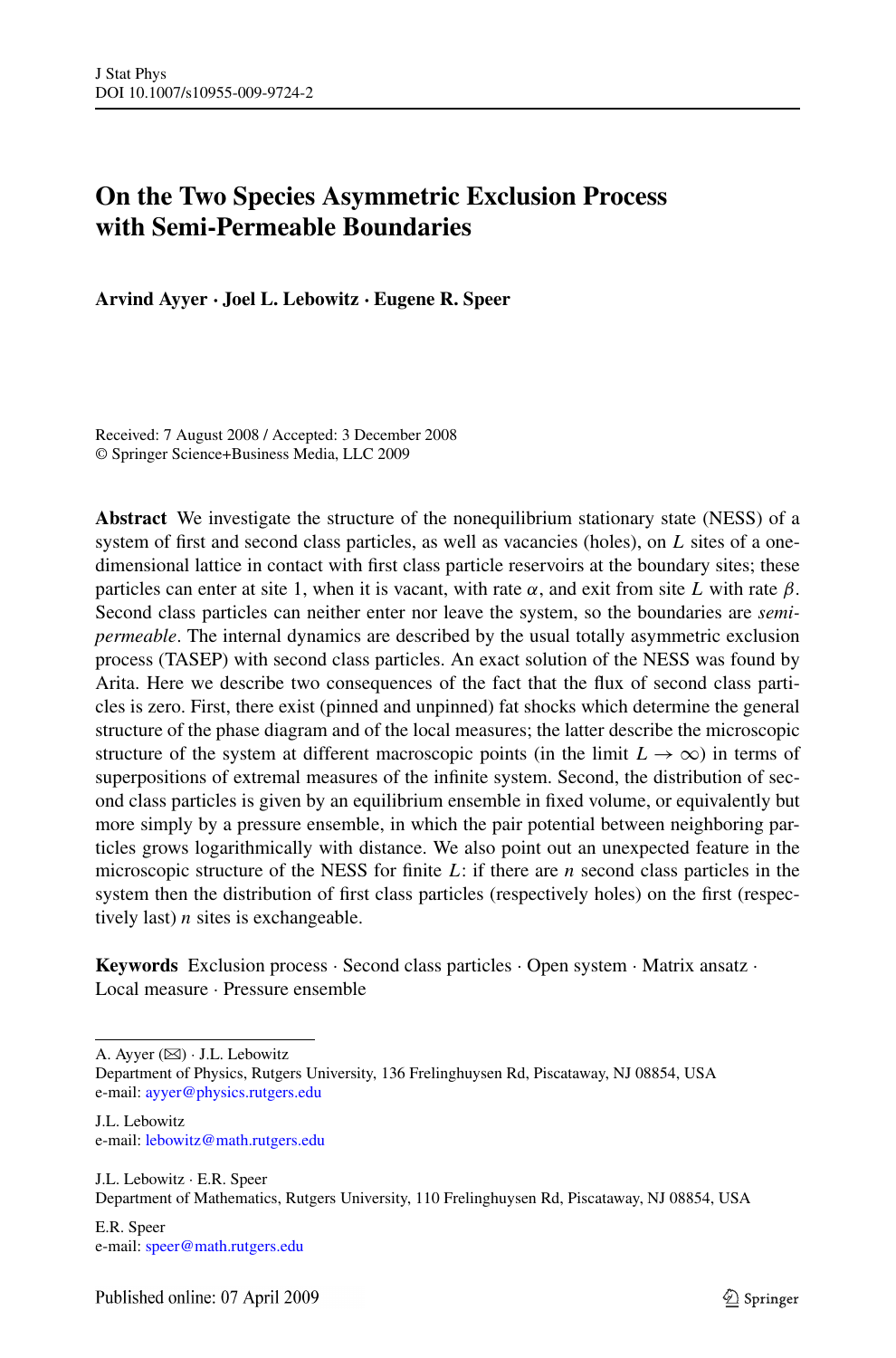## <span id="page-1-0"></span>**1 Introduction**

In recent work Arita  $[1, 2]$  $[1, 2]$  $[1, 2]$  $[1, 2]$ , using a matrix ansatz, found the nonequilibrium stationary state (NESS) of a new version of the widely studied one-dimensional totally asymmetric exclusion process (TASEP)  $[3-11]$  (see in particular  $[12]$  for a recent review of matrix methods for the TASEP). Some other models of two species exclusion processes which can be solved by the matrix ansatz are the partially asymmetric version of the same model, studied in [[13](#page-27-0)], and, in a special case, the model of positive, negative and neutral charges moving under the influence of an electric field studied first in [[14](#page-27-0)]. Common to all these models is the fact that the boundary rates have to be restricted to some special values in order to make the matrix ansatz work.

The model is defined on a subset of the one dimensional lattice  $\mathbb Z$  consisting of  $L$  sites. Each site  $i, i = 1, \ldots, L$ , may be occupied by a first class particle, occupied by a second class particle, or vacant; vacant sites are also referred to as holes, and first class particles simply as particles. We shall let these three possible states correspond to the values 1, 2, and 0, respectively, of a random variable  $\tau_i$ ; we also introduce the indicator random variables  $\eta_a(i)$ ,  $a = 0, 1, 2$ , such that  $\eta_a(i) = 1$  if  $\tau_i = a$  and  $\eta_a(i) = 0$  otherwise.

The internal (bulk) dynamics of the system are given by the usual rules for the TASEP with second class particles [\[9\]](#page-27-0). The occupation variable  $\tau_i$  at site *i*, *i* = 1, ..., *L* − 1, attempts when  $\tau_i = 1$  or 2 to exchange at rate 1 with  $\tau_{i+1}$ ; when  $\tau_i = 1$  the exchange succeeds iff  $\tau_{i+1} = 0$  or 2, while for  $\tau_i = 2$  it only succeeds if  $\tau_{i+1} = 0$ . In other words, a first class particle at site *i* jumps to the right by exchanging with either a hole or second class particle at site  $i + 1$ , while a second class particle can only jump if the site on its right is empty. At site  $i = 1$ , first class particles enter the system at rate  $\alpha$  provided that site 1 is vacant  $(\tau_1 = 0)$ ; at site  $i = L$ , first class particles leave the system at rate  $\beta$  provided that site L is occupied by a first class particle ( $\tau_L = 1$ ). Second class particles are thus trapped inside the system; since only first class particles can cross the boundaries, we refer to these as *semipermeable*. (A similar system, but with a different form of semipermeable boundary, was considered in [[15](#page-27-0)]). An equivalent system is obtained by interchanging first class particles with holes, left with right, and  $\alpha$  with  $\beta$ , and this symmetry will be reflected in the structure of the NESS. The latter will be determined by the parameters  $\alpha$ ,  $\beta$  and the density  $\gamma = n/L$ of second class particles, where *n* is the number of second class particles in the system.

The phase diagram of this system in the limit  $L \to \infty$  is given in Fig. 1 [\[2\]](#page-27-0). The diagram is determined by the distinct formulas for the (first class) particle current  $J_1$  in the different



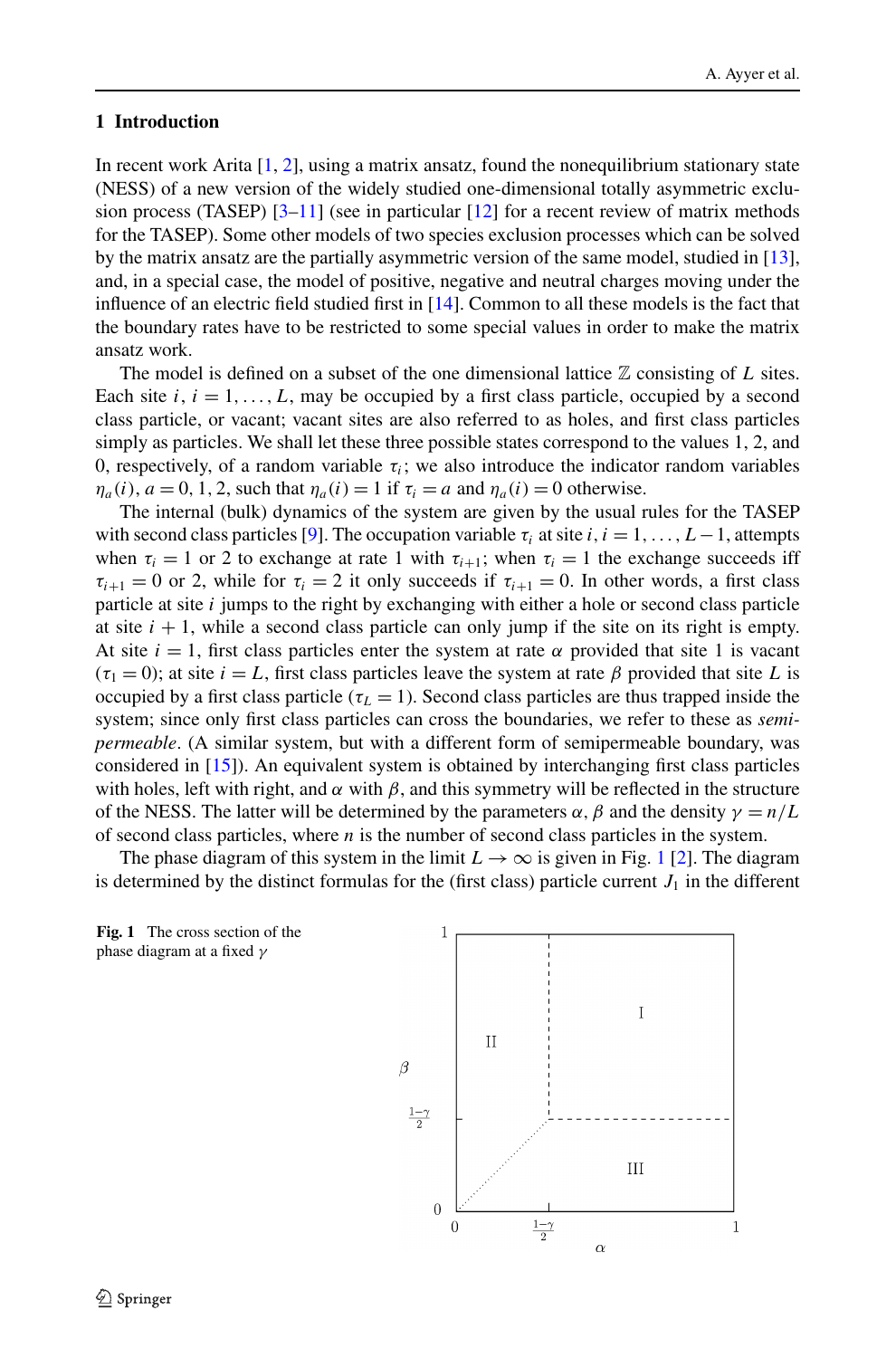<span id="page-2-0"></span>regions:

$$
J_1 = \begin{cases} \frac{1-\gamma^2}{4}, & \text{for } \alpha, \beta \ge \alpha_c \text{ (region I)},\\ \alpha(1-\alpha), & \text{for } \alpha < \alpha_c, \alpha < \beta \text{ (region II)},\\ \beta(1-\beta), & \text{for } \beta < \alpha_c, \beta < \alpha \text{ (region III)};\end{cases}
$$
(1.1)

here the critical value  $\alpha_c$  of  $\alpha$  and  $\beta$  is

$$
\alpha_c = \frac{1 - \gamma}{2}.\tag{1.2}
$$

The current  $J_2$  of the (trapped) second class particles must vanish and the current  $J_0$  of holes satisfies  $J_0 = -J_1$ . Note that the form of  $J_1$  as a function of the parameters characterizes the phase plane regions, and that  $J_1$  is continuous but not smooth across all the boundaries.

The phase diagram is similar to that of the open one component TASEP [\[7](#page-27-0), [8](#page-27-0)] and indeed in the limit  $\gamma \to 0$  reduces to it; moreover, in regions II and III the current is independent of  $\gamma$  and takes the same values as in the one component case, although the size of these regions shrinks as  $\gamma$  increases. As we discuss in Sect. [6](#page-17-0), however, there will be residual differences between the local microscopic states of the one species model and  $\gamma \rightarrow 0$  limit of the two species model; in particular, there remain an infinite number of second class particles near one or both boundaries of the two species system. Note also that there is a discontinuity, equal to  $\gamma$ , in the derivative of  $J_1$  with respect to  $\alpha$  ( $\beta$ ) on the I/II (I/III) boundary; one might say that the order of the phase transition in  $J_1$  when  $\gamma \neq 0$  differs from that when  $\nu = 0$ .

The macroscopic density profiles  $\rho_a(x)$  in the NESS,  $a = 0, 1, 2$ , defined by

$$
\rho_a(x) = \lim_{L \to \infty, n/L \to \gamma, i/L \to x} \langle \eta_a(i) \rangle, \quad 0 \le x \le 1,
$$
\n(1.3)

with  $\langle \cdot \rangle$  the expected value in the NESS, have been computed in [\[2](#page-27-0)]; the results are summarized in Table 1 (but see Remark [1.1](#page-3-0) below). Knowing any two of these densities determines the third, via  $\sum_a \rho_a(x) = 1$ . In fact, knowing  $\rho_1(x)$  for all *x* and all values of  $\alpha$  and  $\beta$ determines  $\rho_0(x)$ , from the particle-hole symmetry, and hence all profiles, but for clarity we give in Table 1 both  $\rho_1(x)$  and  $\rho_0(x)$ . In region II the system divides itself into two parts,  $x < x_0$  and  $x > x_0$ , with different formulas for  $\rho_0(x)$ ; similarly in region III there are

**Table 1** Density profiles in different regions of the phase plane. Note that  $x_0$  is defined only in region II and on its boundaries, and  $x_1$  only in region III and on its boundaries

| Region                       | $\rho_1(x)$      |           | $\rho_0(x)$ |                    |
|------------------------------|------------------|-----------|-------------|--------------------|
| $\mathbf{I}$                 | $\alpha_c$       |           | $\alpha_c$  |                    |
| I/II boundary                | $\alpha_c$       |           | $\alpha_c$  |                    |
| I/III boundary               | $\alpha_c$       |           | $\alpha_c$  |                    |
|                              | $x < x_1$        | $x > x_1$ | $x < x_0$   | $x > x_0$          |
| П                            | $\alpha$         |           | $1-\alpha$  | $\alpha$           |
| Ш                            |                  | $1-\beta$ |             |                    |
| II/III boundary (Shock Line) | $\alpha(=\beta)$ | linear    | linear      | $\alpha (= \beta)$ |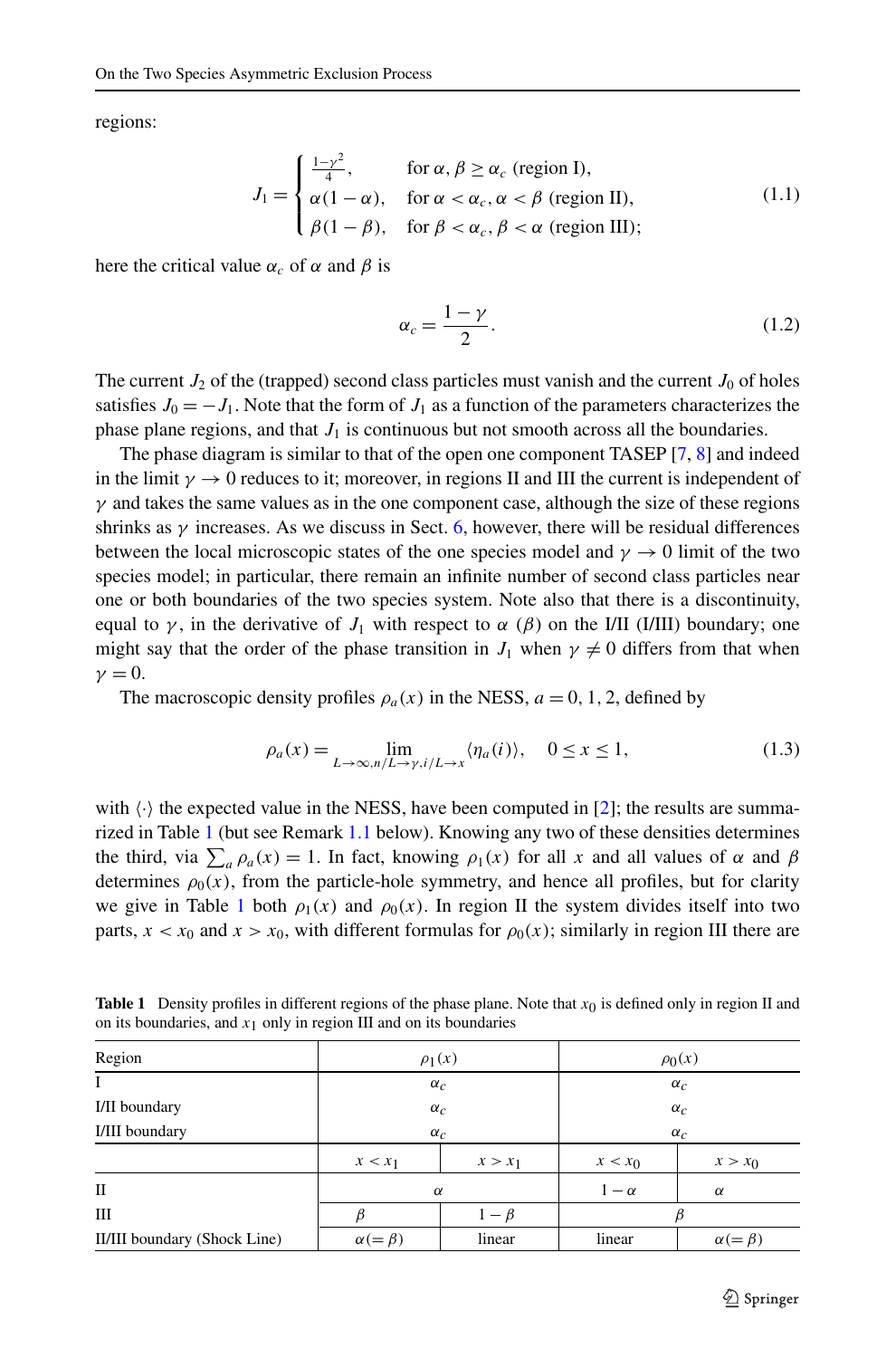<span id="page-3-0"></span>different formulas for  $\rho_1(x)$  for  $x < x_1$  and  $x > x_1$ . Here

$$
x_0 = 1 - \frac{\gamma}{1 - 2\alpha}, \quad \alpha \le \beta, \ \alpha < \alpha_c; \\
x_1 = \frac{\gamma}{1 - 2\beta}, \quad \beta \le \alpha, \ \beta < \alpha_c. \tag{1.4}
$$

On the II/III boundary  $\alpha = \beta < \alpha_c$ , the *shock line*, the profiles include linear regions:

$$
\rho_0(x) = \begin{cases} \frac{x_0 - x}{x_0} (1 - \alpha) + \frac{x}{x_0} \alpha, & 0 \le x \le x_0, \\ \alpha, & x_0 \le x \le 1 \end{cases}
$$
\n
$$
\rho_1(x) = \begin{cases} \alpha, & 0 \le x \le x_1, \\ \frac{1 - x}{1 - x_1} \alpha + \frac{x - x_1}{1 - x_1} (1 - \alpha), & x_1 \le x \le 1. \end{cases}
$$
\n(1.5)

These arise from averaging over the position of a shock, as in the one species TASEP; further discussion is given below.

## *Remark 1.1*

- (a) The density values  $\rho_a(x)$  at the boundaries  $x = 0, 1$  and at the fixed shocks  $x = x_0, x_1$ may depend the way the limit  $(1.3)$  is taken. The boundary cases  $x = 0$ , 1 were discussed in [\[2](#page-27-0)] except on the I/II and I/III boundaries. We discuss the limits at  $x_0, x_1$  in Sects. [5](#page-12-0) and [6](#page-17-0); this gives some further information about limits at the boundaries since  $x_0 = 0$ and  $x_1 = 1$  on the I/II and I/III boundaries, respectively.
- (b) In the one-component model the phase plane regions corresponding to I, II, and III are called the maximum current, low density, and high density regions, respectively. We do not adopt that terminology here since in region III the particle density is low for  $x < x_1$ .

Some typical profiles, obtained from simulations, are shown in Fig. [2.](#page-4-0) Since these are from a finite system, they do not coincide perfectly with the description in Table [1](#page-2-0): there are boundary effects, and the density transitions in regions II and III, at  $x_1$  and  $x_0$  respectively, have nonzero width of order  $\sqrt{L}$ . This is related to the nonuniqueness of the limit ([1.3\)](#page-2-0) at these points, as mentioned above, and is discussed in Sect. [5.](#page-12-0)

We now give an intuitive discussion of some of the phenomena that give rise to these profiles. Consider a macroscopically uniform portion of our system in the limit  $L \to \infty$ , with densities of holes, particles and second class particles denoted by  $\rho_0$ ,  $\rho_1$  and  $\rho_2$ , respectively, where  $\rho_0 + \rho_1 + \rho_2 = 1$ . In such a region the measure will be the known translation invariant measure, with these densities, for the two species TASEP (see [\[9,](#page-27-0) [16,](#page-27-0) [17](#page-27-0)] and the discussion in Sect. [8\)](#page-21-0); in this measure (which is not a product measure) the first class particles considered separately, and the holes considered separately, are distributed according to product measures, so that  $J_1 = \rho_1(1 - \rho_1)$  and  $J_0 = -\rho_0(1 - \rho_0)$ . Thus from  $J_0 = -J_1$  it follows that in any uniform stretch of the NESS either

$$
\rho_1 = \rho_0 = (1 - \rho_2)/2
$$
 or  $\rho_2 = 0$ ,  $\rho_1 = 1 - \rho_0$ . (1.6)

This fact, which may be seen in the results of [[2](#page-27-0)], is key to understanding the gross structure of the densities in different regions of the phase diagram.

These density profiles differ from those the single-species open TASEP in two notable ways: in regions II and III the density profiles have a point of discontinuity, and on the II/III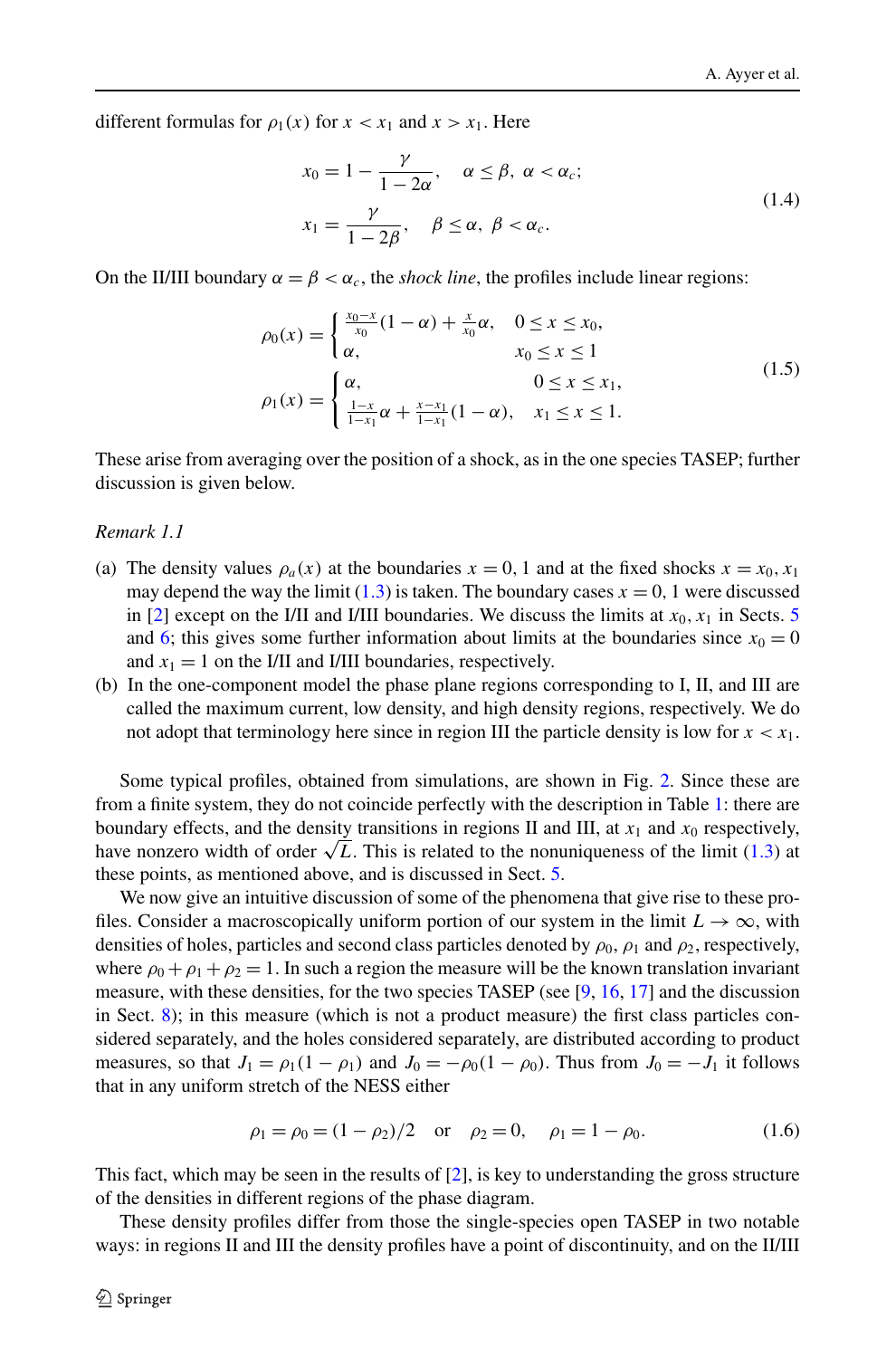<span id="page-4-0"></span>

**Fig. 2** Density profiles in a system with  $L = 1000$ 

boundary the linear region occupies only part of the system. These and other properties can be understood in terms of the occurrence of a *fat shock*. By this term we refer, not to a broadening of the sharp shock usually seen in the TASEP (as can occur in the partially asymmetric model [[18](#page-27-0)]), but rather to a macroscopically uniform interval which contains all the secondclass particles, and thus conforms to the first alternative in  $(1.6)$  $(1.6)$ . We may think of this fat shock as bounded by shocks of the usual sort occurring in two different one species TASEP systems which are obtained by making appropriate identifications of second class particles with either first class particles or holes. To see how this occurs, recall that if one either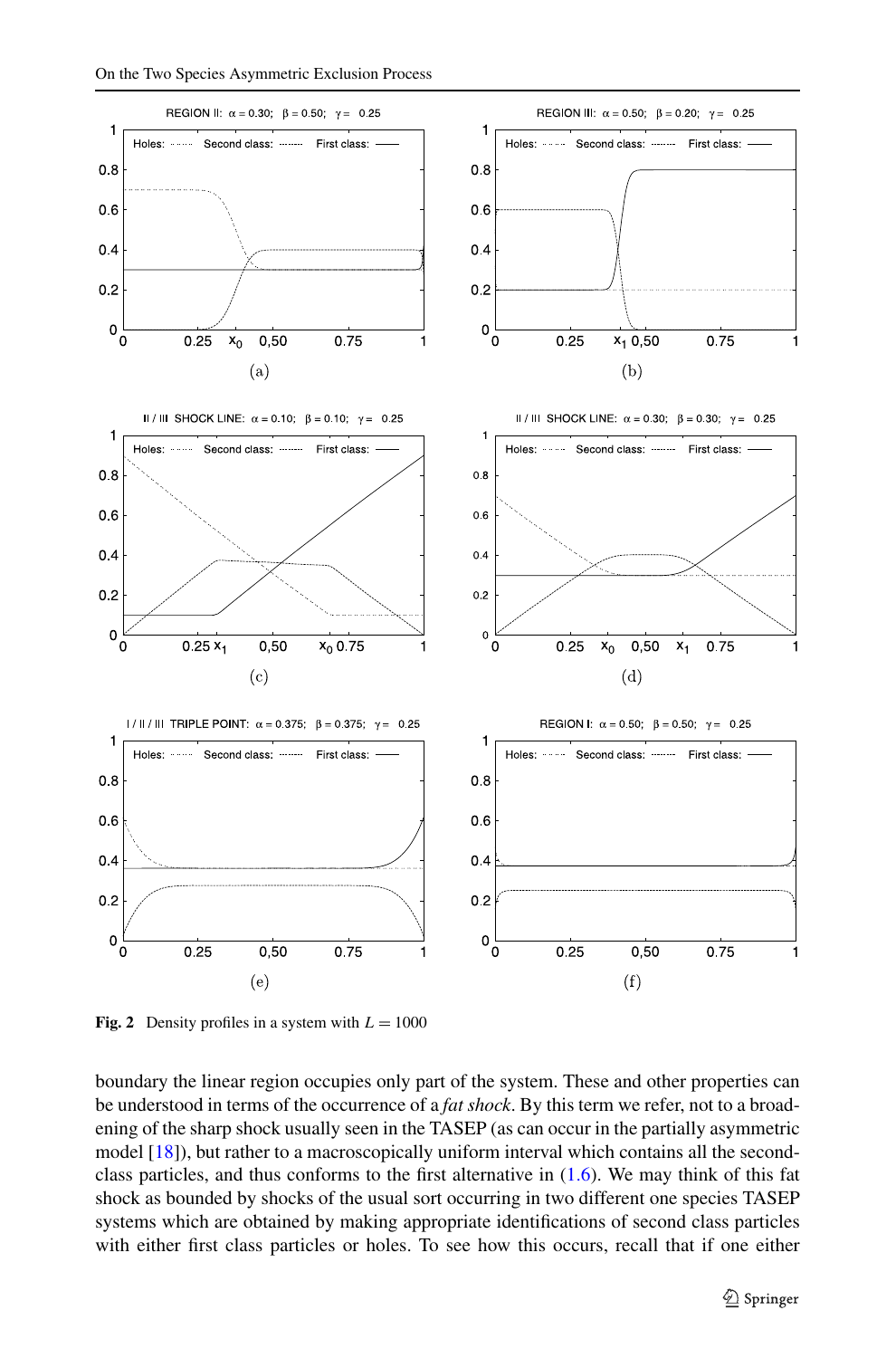<span id="page-5-0"></span>

identifies first and second class particles by coloring holes black and both kinds of particles white, or else identifies second-class particles and holes by coloring these species red and first-class particles blue, then the black/white particles, as well as the red/blue particles, form standard two species TASEPs in the bulk. The dynamics at the boundaries is different, since some white "particles" or red "holes" will be trapped in the system. A careful justification of the conclusions below is given in Sects. [4](#page-10-0) and [5](#page-12-0).

Consider now the behavior of the system on the boundary of regions II and III (the shock line). Then by previous analysis, see e.g.  $[10]$ , one knows that a typical profile for the one species model contains a shock between a region of density  $\alpha$  on the left and  $1 - \alpha$  on the right; the shock position has mean velocity zero and its (fluctuating) position is uniformly distributed over the system. We see this same behavior for both the black/white and red/blue systems described above, with the black/white shock necessarily located to the left of the red/blue one. The *typical* profile at any given time looks on the macroscopic scale like Fig. 3, where the convention is that at any point  $x$  the height of the region labeled with particle type *a* is  $\rho_a(x)$ .

Clearly both shock fronts have mean velocity zero and are trapped in the system, and since the total number of second-class particles is  $\gamma L$ , the macroscopic width *w* of the fat shock must satisfy  $w = \gamma/(1-2\alpha)$ . This forces the two shock fronts to move (i.e., fluctuate) in collusion so as to keep the macroscopic shock width fixed; we expect this fluctuation, as for the shock in the single component TASEP on its shock line, to be on a diffusive time scale growing as  $L^2$ . The density profiles  $\rho_a(x)$  arise as averages over the shock position, and this gives rise to the linear profiles  $(1.5)$  $(1.5)$ ; in contrast to the situation in the one species case, however, here they occupy only part of the system because the shock can fluctuate only over an interval of width  $1 - w$ . The shock fluctuation is also reflected in the structure of the local measures obtained in the limit  $L \to \infty$ , which are superpositions of states with different densities (see Sect. [5\)](#page-12-0). The critical value of  $\alpha$  occurs when the fat shock fills the system, i.e., when  $w = 1$ , from which we regain  $(1.2)$  $(1.2)$ .

The situation in regions II and III is similar. The fat shock width is in general

$$
w(\alpha, \beta, \gamma) = \frac{\gamma}{1 - 2\alpha \wedge \beta},\tag{1.7}
$$

where  $\alpha \wedge \beta = \min{\{\alpha, \beta\}}$ ; in region II the shock is pinned to the right boundary, and in region III is pinned to the left boundary. Since the shock is fixed it gives rise to discontinuities in the density profiles; see Fig. [2](#page-4-0) as well as the discussion of a related model, where similar behavior occurs, in Sect. [8](#page-21-0) (Fig. [4\)](#page-24-0). There is no corresponding discontinuity in the singlespecies TASEP ( $\gamma = 0$ ) because in that case there is a single shock of zero macroscopic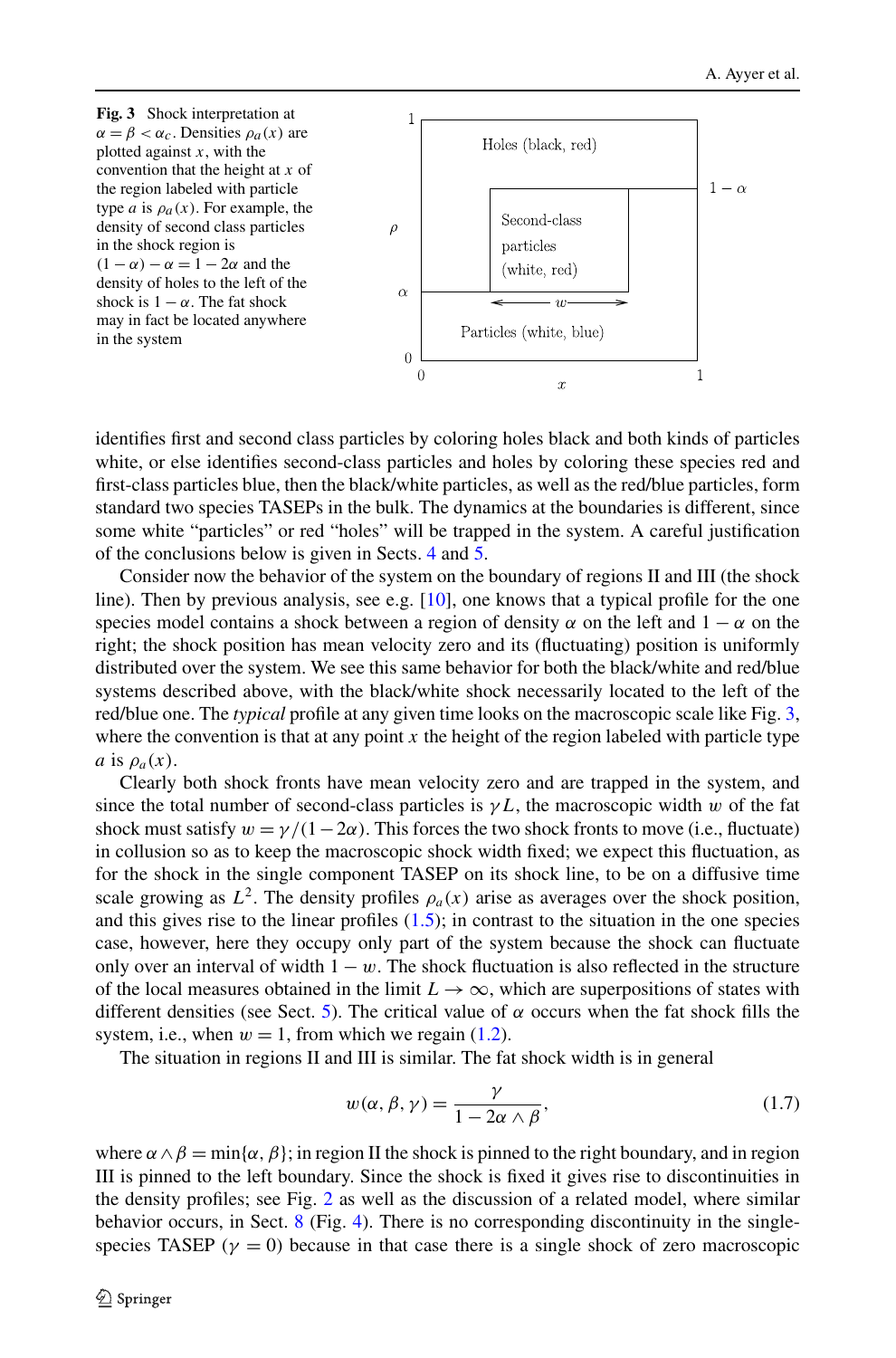<span id="page-6-0"></span>width. In region I,  $w$  as given in  $(1.7)$  is greater than 1 and the fat shock fills the system; the density profiles are uniform and conform to the first alternative of ([1.6](#page-3-0)).

The outline of the rest of the paper is as follows. In Sect. 2 we discuss the matrix method for this system. We use a different representation of the matrices from that of  $[2]$  $[2]$ , which makes it easier to prove certain features of the NESS discussed later. In Sect. [3](#page-7-0) we show that the marginal distribution induced by the NESS on particles in the first *n* states of the system, and on holes in the last  $n$ , is exchangeable, i.e., that the probability of finding  $r$  first class particles (holes) on some specified set of *r* sites among the first (last) *n* is independent of the choice of sites. In Sect. [4](#page-10-0) we establish the fat shock picture described above. In Sect. [5](#page-12-0) determine the local measures, in the bulk, for the infinite volume limit of the system, and in Sect. [6](#page-17-0) consider the local measures near the boundaries, focusing on a Bernoulli property which is a consequence of the exchangeability established in Sect. [3.](#page-7-0) In Sect. [7](#page-18-0) we show that the second class particles form an equilibrium system, most simply described by a pressure ensemble. This is related, in our case, to the fact that the current of second class particles is zero. For similar situations, see [\[19,](#page-28-0) [20](#page-28-0)].

In Sect. [8](#page-21-0) we make some concluding remarks and, in particular, describe some closely related models. One such model is a generalization of the standard "defect particle" model; another describes a system of first class particles, second class particles, and holes on a ring with one semi-permeable bond which second class particles cannot cross. Several more technical remarks are recorded in the appendices.

# **2 The Matrix Ansatz**

The stochastic system described in Sect. [1](#page-1-0) is ergodic in finite volume *L* and thus there exists a unique invariant measure  $\mu_{L,n}^{\alpha,\beta}$  on the configuration space

$$
Y_{L,n} \equiv \{ (\tau_1, \dots, \tau_L) \mid \tau_i = 0, 1, 2; \ \tau_i = 2 \text{ for } n \text{ values of } i \},\tag{2.1}
$$

where from now on we will assume that  $0 < n < L$ . This measure may be obtained from a matrix ansatz  $[2]$  $[2]$ , combining the matrix algebra of  $[9]$  $[9]$  (which discussed the system with the same constituents as in the current work, but on a ring) with the treatment of the one species open system via matrix-elements from [\[7\]](#page-27-0). One introduces matrices  $X_0$ ,  $X_1$ , and  $X_2$ and vectors  $|V_\beta\rangle$  and  $\langle W_\alpha|$  which satisfy

$$
X_1 X_0 = X_1 + X_0, \qquad X_1 X_2 = X_2, \qquad X_2 X_0 = X_2,\tag{2.2}
$$

$$
\langle W_{\alpha}|X_0 = \frac{1}{\alpha} \langle W_{\alpha}|, \qquad X_1|V_{\beta}\rangle = \frac{1}{\beta}|V_{\beta}\rangle. \tag{2.3}
$$

Then for a configuration  $\tau = (\tau_1, \ldots, \tau_L) \in Y_{L,n}$  the probability of  $\tau$  in the invariant measure is

$$
\langle \tau \rangle_{\mu_{L,n}^{\alpha,\beta}} = Z^{\alpha,\beta}(L,n)^{-1} \langle W_{\alpha} | X_{\tau_1} \cdots X_{\tau_L} | V_{\beta} \rangle, \tag{2.4}
$$

where  $Z^{\alpha,\beta}(L,n)$  is the normalization factor

$$
Z^{\alpha,\beta}(L,n) = \sum_{\tau \in Y_{L,n}} \langle W_{\alpha} | X_{\tau_1} \cdots X_{\tau_L} | V_{\beta} \rangle, \tag{2.5}
$$

 $\textcircled{2}$  Springer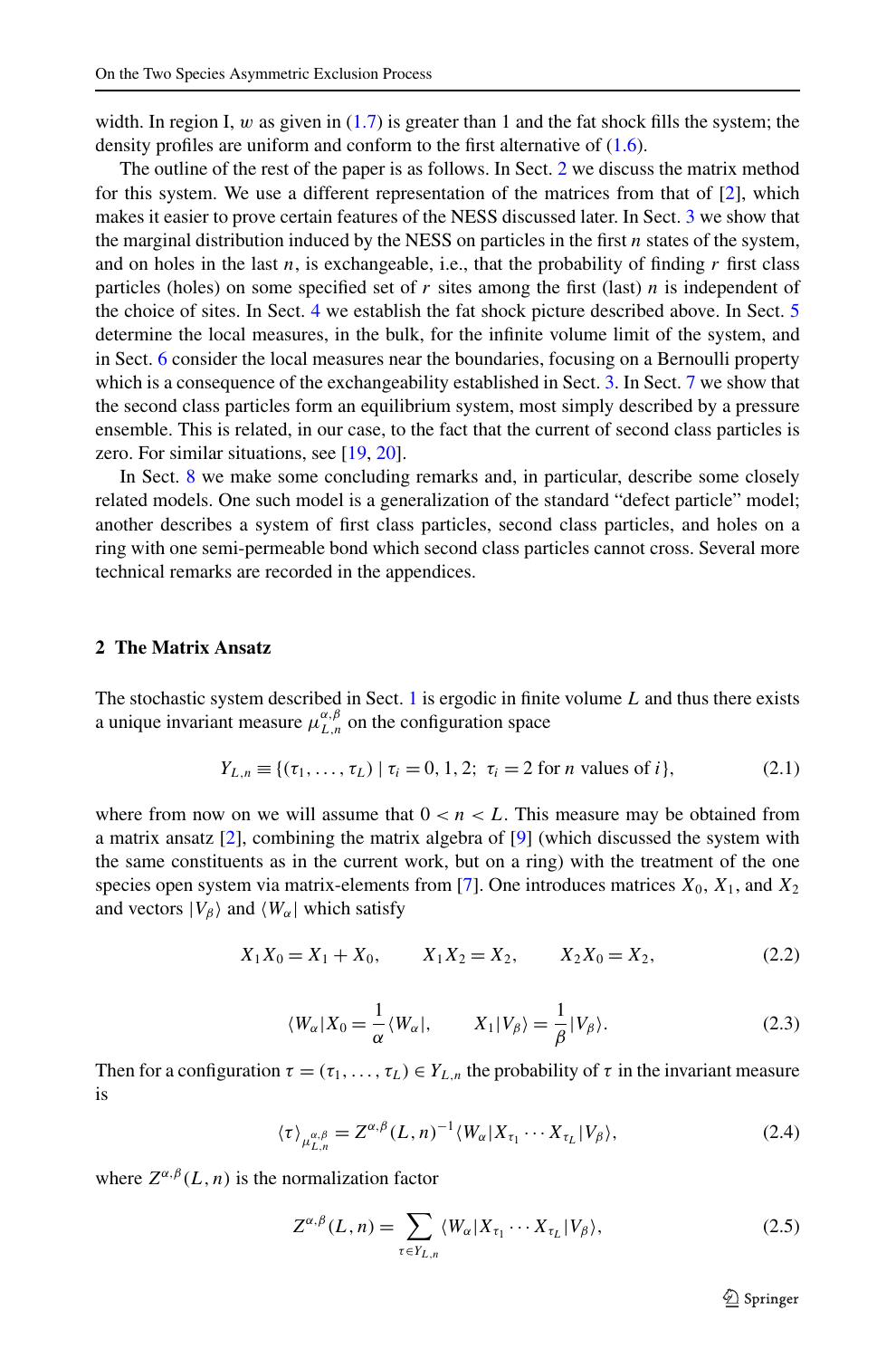<span id="page-7-0"></span>which, with a slight misuse of the nomenclature of equilibrium statistical mechanics, we call the *partition function*. We will frequently omit superscripts such as  $\alpha$ ,  $\beta$  in [\(2.5](#page-6-0)) when no confusion can arise.

We will work throughout in a realization of  $(2.2)$  $(2.2)$  $(2.2)$ – $(2.3)$  $(2.3)$  for which the matrices and vectors have the properties

$$
X_2 = X_1 X_0 - X_0 X_1 = |V_1\rangle\langle W_1|, \qquad X_2 |V_\beta\rangle = |V_1\rangle, \qquad \langle W_\alpha | X_2 = \langle W_1 |, \quad (2.6)
$$

$$
\langle W_{\alpha} | V_1 \rangle = \langle W_1 | V_{\beta} \rangle = 1 \quad \text{for all } \alpha, \beta,
$$
\n(2.7)

where  $|V_1\rangle$  and  $\langle W_1|$  are vectors satisfying [\(2.3\)](#page-6-0). Note that  $X_2$  is then a one-dimensional projection operator. The realization is given in Appendix [A,](#page-24-0) but we will need no consequences beyond (2.6) and (2.7). Because of (2.7) we make the convention that  $Z^{\alpha,1}(0,0)$  =  $Z^{1,\beta}(0,0) = 1.$ 

*Remark 2.1* The nature of  $X_2$  in this representation shows that certain distributions obtained from ([2.4\)](#page-6-0) factorize. Let  $Q_1, \ldots, Q_n$  denote the (random) positions of the second class particles in the system (note that these can be ordered once and for all). Then the probability that the  $j_1^{\text{th}}, j_2^{\text{th}}, \ldots, j_m^{\text{th}}$  second class particles are located on sites  $q_{j_1}, \ldots, q_{j_m}$  is

$$
\mu_{L,n}^{\alpha,\beta}(Q_{j_i} = q_{j_i}, i = 1, ..., m)
$$
  
=  $Z^{\alpha,\beta}(L,n)^{-1}Z^{\alpha,1}(q_{j_1} - 1, j_1 - 1)$   

$$
\times \prod_{i=2}^{m} Z^{1,1}(q_{j_i} - q_{j_{i-1}} - 1, j_i - j_{i-1} - 1)Z^{1,\beta}(L - q_{j_m}, n - j_m).
$$
 (2.8)

Moreover, if we condition on the event that  $Q_i = q$ , i.e., that the *j*<sup>th</sup> second class particle is located at site  $q$ , then the conditional measure is a product of the measures associated with the sites before and after *j*, so that if  $\tau$  is a configuration consistent with this event then

$$
\mu_{L,n}^{\alpha,\beta}(\tau_1,\ldots,\tau_L \mid Q_j = q) = \mu_{q-1,j-1}^{\alpha,1}(\tau_1,\ldots,\tau_{q-1})\mu_{L-q,n-j}^{1,\beta}(\tau_{q+1},\ldots,\tau_L). \tag{2.9}
$$

A factorization property of this type is also known for the translation invariant measures for the two species TASEP [[9,](#page-27-0) [17](#page-27-0)]. Similar expressions are easily obtained when conditioning on the presence of several specified second class particles at specified sites. We will use (2.8) and (2.9) in Sects. [4](#page-10-0) and [5,](#page-12-0) when we discuss the fat shock and describe local measures in the NESS.

#### **3 Exchangeability of Measures**

In this section we demonstrate a remarkable property of the finite-volume NESS with *n* second class particles: the *exchangeability* [[21](#page-28-0)] of the measure on first class particles within the first *n* sites, or equivalently on holes in the last *n* sites. Specifically, this means that for any  $r \le n$  the probability of finding first class particles on the *r* sites  $1 \le i_1 < i_2 < \ldots < i_r \le n$ *n* depends only on *r*, i.e., is independent of the choice of positions  $i_1, i_2, \ldots, i_r$ . When  $r = 1$ this is implicit in (38) of [[2](#page-27-0)], although it is not emphasized. As a consequence of the ideas of the proof we will also obtain, for any *i*, *j* with *i*,  $j \ge 1$  and  $i + j - 1 \le L$ , the probability of finding a block of  $j$  consecutive first class particles starting at site  $i$ ; this generalizes the density formula of [\[2\]](#page-27-0), which corresponds to  $j = 1$ .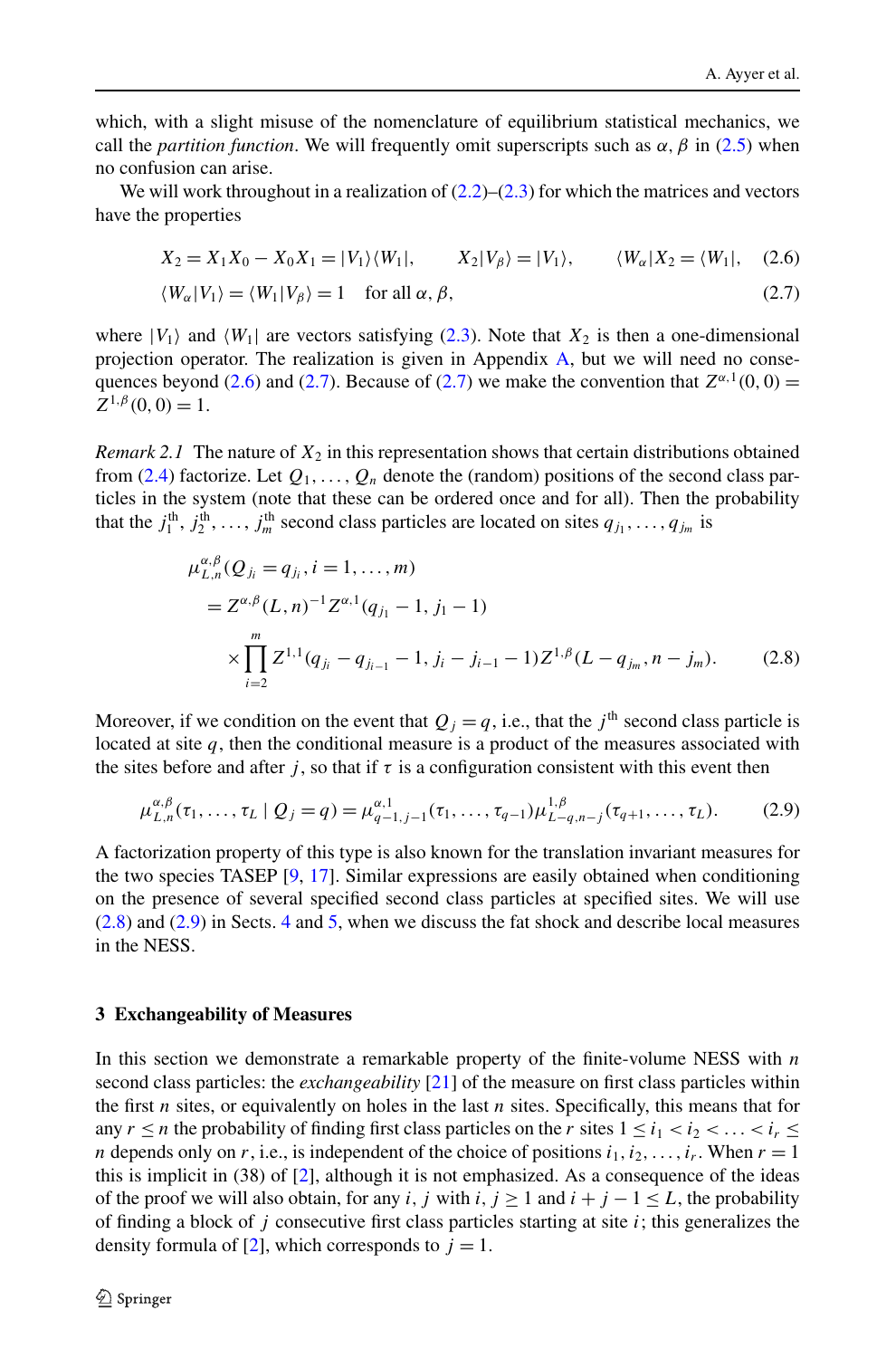<span id="page-8-0"></span>The key quantity for our arguments is the probability of finding (first class) particles at sites  $i_1, \ldots, i_{r-1}$  together with a block of *j* particles starting at site  $i_r$ , where  $r \geq 1$ ,  $i_1$  < ··· <  $i_{r-1}$ , and  $i_r > i_{r-1} + 1$ ; we allow  $j = 0$ , with the interpretation that in this case there is no restriction on what happens at site  $i_r$  or any succeeding sites. Thus the probability in question is  $Z(L,n)^{-1}E_r(L,n;i_1,\ldots,i_r;j)$ , where  $E_r$  is a sum of weights for certain configurations  $\tau \in Y_{L,n}$ :

$$
E_r(L, n; i_1, \dots, i_r; j) = \sum_{\substack{\tau_{i_1} = \dots = \tau_{i_{r-1}} = 1 \text{ if } r \ge 2 \\ \tau_{i_r} = \tau_{i_r+1} = \dots = \tau_{i_r+j-1} = 1 \text{ if } j \ge 1}} \langle W_{\alpha} | X_{\tau_1} \dots X_{\tau_L} | V_{\beta} \rangle. \tag{3.1}
$$

In (3.1) we must have  $i_r + j - 1 \leq L$ , since there are only L sites, and  $r + j - 1 \leq L$ *n*, since there are *n* second class particles. For certain parts of the analysis we will have to consider separately two cases, in which these two inequalities respectively provide the effective bounds on *j* :

Case 1: 
$$
i_r \ge n + r
$$
, so that  $0 \le j \le L - i_r + 1$ ;  
Case 2:  $i_r \le n + r - 1$ , so that  $0 \le j \le L - n - r + 1$ .

We will analyze the  $E_r$  using a simple recursion:

$$
E_r(L, n; i_1, \dots, i_r; j) = E_r(L, n; i_1, \dots, i_r; j+1) + E_r(L-1, n; i_1, \dots, i_r; j-1). \tag{3.2}
$$

This holds whenever all terms are defined, which requires that *j* be positive and satisfy  $j \leq$ *L*−*i<sub>r</sub>* in Case 1 and  $j \leq L - n - r$  in Case 2. To derive (3.2) we consider the value of  $\tau_{i_r+j}$  in each term of the sum (3.1). Terms with  $\tau_{i+j} = 1$  sum precisely to  $E_r(L, n; i_1, \ldots, i_r; j + 1)$ , and for terms with  $\tau_{i+j} = 0$  or  $\tau_{i+j} = 2$  we use the matrix algebra to reduce

$$
X_{\tau_{i_r+j-1}} X_{\tau_{i_r+j}} = \begin{cases} X_1 X_0 = X_1 + X_0, & \text{if } \tau_{i_r+j} = 0, \\ X_1 X_2 = X_2, & \text{if } \tau_{i_r+j} = 2; \end{cases}
$$
(3.3)

the resulting sum is just  $E_r(L-1, n; i_1, \ldots, i_r; j-1)$ .

To determine the  $E_r$  the recursion (3.2) must be supplemented by boundary conditions at the maximum and minimum values of *j*. When  $j = 0$ , (3.1) gives

$$
E_r(L, n; i_1, \dots, i_r; 0) = \begin{cases} E_{r-1}(L, n; i_1, \dots, i_{r-1}; 1), & \text{if } r \ge 2, \\ Z(L, n), & \text{if } r = 1. \end{cases}
$$
(3.4)

The value of  $E_r$  for *j* maximal is case dependent. In Case 1, if *j* takes its maximum possible value  $L - i_r + 1$  then each matrix product in (3.1) ends with  $X_1^{L-i_r+1} |V_\beta\rangle = \beta^{-(L-i_r+1)} |V_\beta\rangle$ , so that

$$
E_r(L, n; i_1, \dots, i_r; L - i_r + 1)
$$
  
= 
$$
\begin{cases} \beta^{-(L-i_r+1)} E_{r-1}(i_r - 1, n; i_1, \dots, i_{r-1}; 1), & \text{if } r \ge 2, \\ \beta^{-(L-i_r+1)} Z(i_r - 1, n), & \text{if } r = 1, \end{cases}
$$
 (Case 1). (3.5)

In Case 2, if *j* takes its maximum possible value  $L - n - r + 1$  then the rightmost factor in the matrix product in  $(3.1)$  is  $X_2$  and there are no factors of  $X_0$ ; using the matrix algebra relations  $X_1 X_2 = X_2$ ,  $X_2^2 = X_2$  and  $X_2 | V_\beta \rangle = | V_1 \rangle$ , we have that

$$
E_r(L, n; i_1, \dots, i_r; L - n - r + 1) = 1 \quad \text{(Case 2).} \tag{3.6}
$$

 $\mathcal{D}$  Springer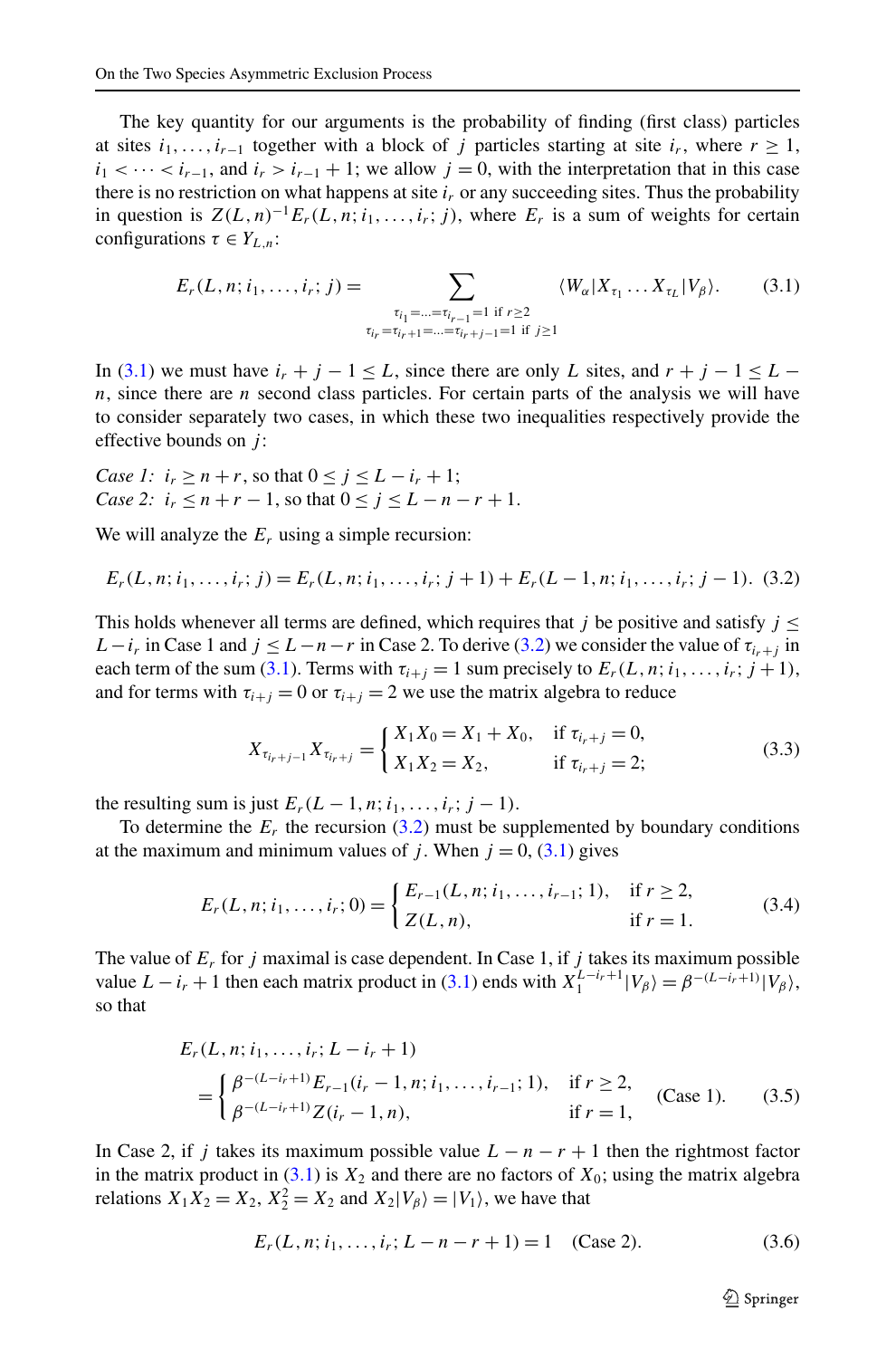<span id="page-9-0"></span>**Lemma 3.1** *The recursion* [\(3.2\)](#page-8-0), *together with the boundary conditions* [\(3.4](#page-8-0)) *and either*  $(3.5)$  $(3.5)$  *or*  $(3.6)$  $(3.6)$ *, determines*  $E_r(L, n; i_1, \ldots, i_r; j)$  *by an inductive computation.* 

*Proof* The primary induction is on increasing values of *r*, with *n* held fixed throughout. The inductive assumption that the  $E_{r-1}$  are known is needed when ([3.4](#page-8-0)) or ([3.5\)](#page-8-0) is applied, and since for  $r = 1$  the right hand side of these equations is a (known) partition function one may treat all values  $r \ge 1$  uniformly. Then for fixed  $r$  ( $r \ge 1$ ) and  $i_1, \ldots, i_r$  we induce on increasing values of L: for the minimum possible value,  $L = i_r$ , we must be in Case 1 and have  $j = 0$  or  $j = 1$ , so that all  $E_r(L, n; i_1, \ldots, i_r; j)$  are determined by ([3.4](#page-8-0)) and ([3.5\)](#page-8-0). For any larger value of *L* either [\(3.5](#page-8-0)) or [\(3.6](#page-8-0)) determines  $E_r(L, n; i_1, \ldots, i_r; j)$  for the maximum<br>nossible value of *i* and we may then induce downward on *i* using (3.2) possible value of  $j$  and we may then induce downward on  $j$  using  $(3.2)$  $(3.2)$  $(3.2)$ .

We can now verify exchangeability; we show that  $E_r(L,n;i_1,\ldots,i_r;j)$  is equal to the corresponding weight with the sites  $i_1, \ldots, i_r$  in standard positions  $1, \ldots, r$ .

**Theorem 3.2** *Let*  $1 \le i_1 < i_2 < \ldots < i_r$  *be sites such that*  $i_r \le n + r - 1$ *, and let j be an integer less than or equal to*  $L - n - r + 1$ . *Then* 

$$
E_r(L, n; i_1, \dots, i_r; j) = E_1(L, n; 1; r + j - 1).
$$
 (3.7)

*Proof* The proof is by induction on *r*. By Lemma 3.1 it suffices to show that  $E_1(L, n; 1; r +$  $j - 1$ ) satisfies the same recurrence relation ([3.2](#page-8-0)) and boundary conditions ([3.4\)](#page-8-0), ([3.6](#page-8-0)) as does  $E_r(L, n; i_1, \ldots, i_r; j)$ . This follows immediately from the corresponding relations for  $E_1$  and, for  $r \ge 2$ , the induction assumption.

We finally give the explicit formula for  $E_1$  which, by  $(3.7)$ , also provides a formula for  $E_r(L, n; i_1, \ldots, i_r; j)$  when  $i_r \leq n + r - 1$ . This result will not be needed in the remainder of the paper.

The formula involves the Catalan triangle numbers [[22\]](#page-28-0)

$$
C_n^m = \binom{m+n}{n} \frac{m-n+1}{m+1},\tag{3.8}
$$

which satisfy the recursion

$$
C_n^{m-1} + C_{n-1}^m = C_n^m \tag{3.9}
$$

and the boundary conditions

$$
C_{-1}^{m} = 0
$$
,  $C_0^{m} = 1$ ,  $C_m^{m} = C_{m-1}^{m} = \frac{1}{m+1} {2m \choose m}$ . (3.10)

We then define the additional constants

$$
c_{j,k} = \begin{cases} C_{k-j}^{k-1}, & \text{if } j \ge 1, \\ \delta_{k,0}, & \text{if } j = 0; \end{cases}
$$
 (3.11)

$$
d_{m,j,k} = \begin{cases} {m-j+k \choose k} - {m-j+k \choose k-j}, & \text{if } j \leq m, \\ \delta_{k,0}, & \text{if } j = m+1. \end{cases}
$$
 (3.12)

In (3.11)–(3.12) the convention is that  $\binom{p}{q} = 0$  for integer *p*, *q* with  $p \ge 0$ ,  $q < 0$ .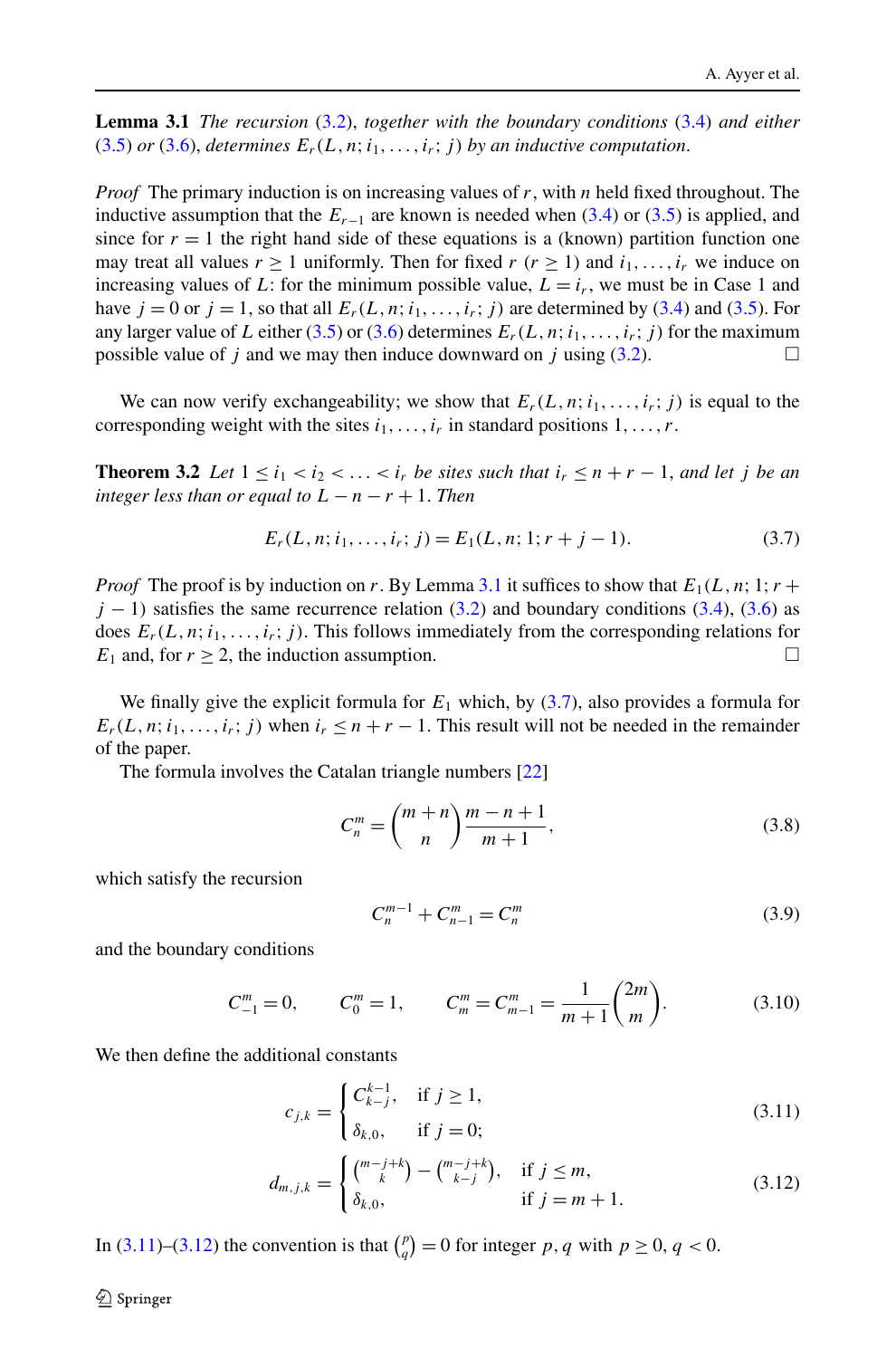<span id="page-10-0"></span>**Theorem 3.3** *Case 1:* If  $n + 1 \le i \le L$  *and*  $0 \le j \le L + 1 - i$  *then* 

$$
E_1(L, n; i; j) = \sum_{k=j}^{L-i} c_{j,k} Z(L-k, n) + Z(i-1, n) \sum_{k=0}^{L-i-1} d_{L-i, j,k} \beta^{-L+i+k-1}.
$$
 (3.13)

*Case 2: If*  $1 \le i \le n$  *and*  $0 \le j \le L - n$  *then* 

$$
E_1(L, n; i; j) = \sum_{k=j}^{L-n} c_{j,k} Z(L - k, n),
$$
\n(3.14)

*Proof Case 1:* We temporarily denote the right hand side of  $(3.13)$  by  $F(L, n; i; j)$ . By Lemma [3.1](#page-9-0) it suffices to verify that  $F$  satisfies relations corresponding to  $(3.4)$  $(3.4)$ ,  $(3.5)$  $(3.5)$ , and [\(3.2](#page-8-0)). It will be convenient to denote the two terms in (3.13) by  $F_1(L,n;i;j)$  and  $F_2(L, n; i; j)$ , respectively.

Since  $d_{L-i,0,k} = 0$  and  $c_{0,k} = \delta_{k,0}$  we have immediately that  $F(L,n;i; 0) = Z(L,n)$ (compare ([3.4\)](#page-8-0)). Moreover, the sum defining  $F_1(L, n; i; L - i + 1)$  is empty and so from *d*<sub>*L*−*i*</sub>,*L*<sub>−</sub>*i*+1,*k* = *δ<sub>k,0</sub>* we have *F*(*L,n*;*i*;*L* − *i* + 1) =  $β^{-L+i-1}Z(i - 1, n)$  (compare [\(3.5\)](#page-8-0)). It remains to check the equivalent of  $(3.2)$ , which we shall show is satisfied by  $F_1$  and  $F_2$ separately; recall that in [\(3.2\)](#page-8-0),  $1 \le j \le L - i$ . For  $j \ge 2$ ,

$$
F_1(L, n; i; j+1) + F_1(L-1, n; i; j-1)
$$
  
= 
$$
\sum_{k=j+1}^{L-i} C_{k-j-1}^{k-1} Z(L-k, n) + \sum_{k=j-1}^{L-1-i} C_{k-j+1}^{k-1} Z(L-1-k, n)
$$
  
= 
$$
\sum_{k=j}^{L-i} \left( C_{k-j-1}^{k-1} + C_{k-j}^{k-2} \right) Z(L-k, n) = F_1(L, n; i; j),
$$
 (3.15)

where we have used  $C_{-1}^{j-1} = 0$  (see [\(3.10\)](#page-9-0)) and  $C_{k-j-1}^{k-1} + C_{k-j}^{k-2} = C_{k-j}^{k-1}$  (see [\(3.9](#page-9-0))). The case  $j = 1$  is easily checked separately. Similarly one verifies that

$$
F_2(L, n; i; j+1) + F_2(L-1, n; i; j-1) = F_2(L, n; i; j)
$$
\n(3.16)

separately for  $j < L - i - 1$  and for  $j = L - i$ .

*Case 2:* We denote the right hand side of  $(3.14)$  by  $G(L, n; i; j)$ , and show that *G* satisfies the appropriate boundary conditions and recursion. One checks immediately that  $G(L, n; i; 0) = Z(L, n)$  (compare ([3.4](#page-8-0))) and, using ([3.10](#page-9-0)), that  $G(L, n; i; L - n) = 1$  (com-pare ([3.6](#page-8-0))). Finally one shows that, for  $1 \le j \le L - n - 1$ ,

$$
G(L, n; i; j+1) + G(L-1, n; i; j-1) = G(L, n; i; j); \tag{3.17}
$$

the proof is essentially the same as that of the recursion for  $F_1$  in Case 1.  $\Box$ 

# **4 The Fat Shock**

In this section we give a precise definition and analysis of the fat shock discussed informally in the introduction. The analysis will be used in the next section for the determination of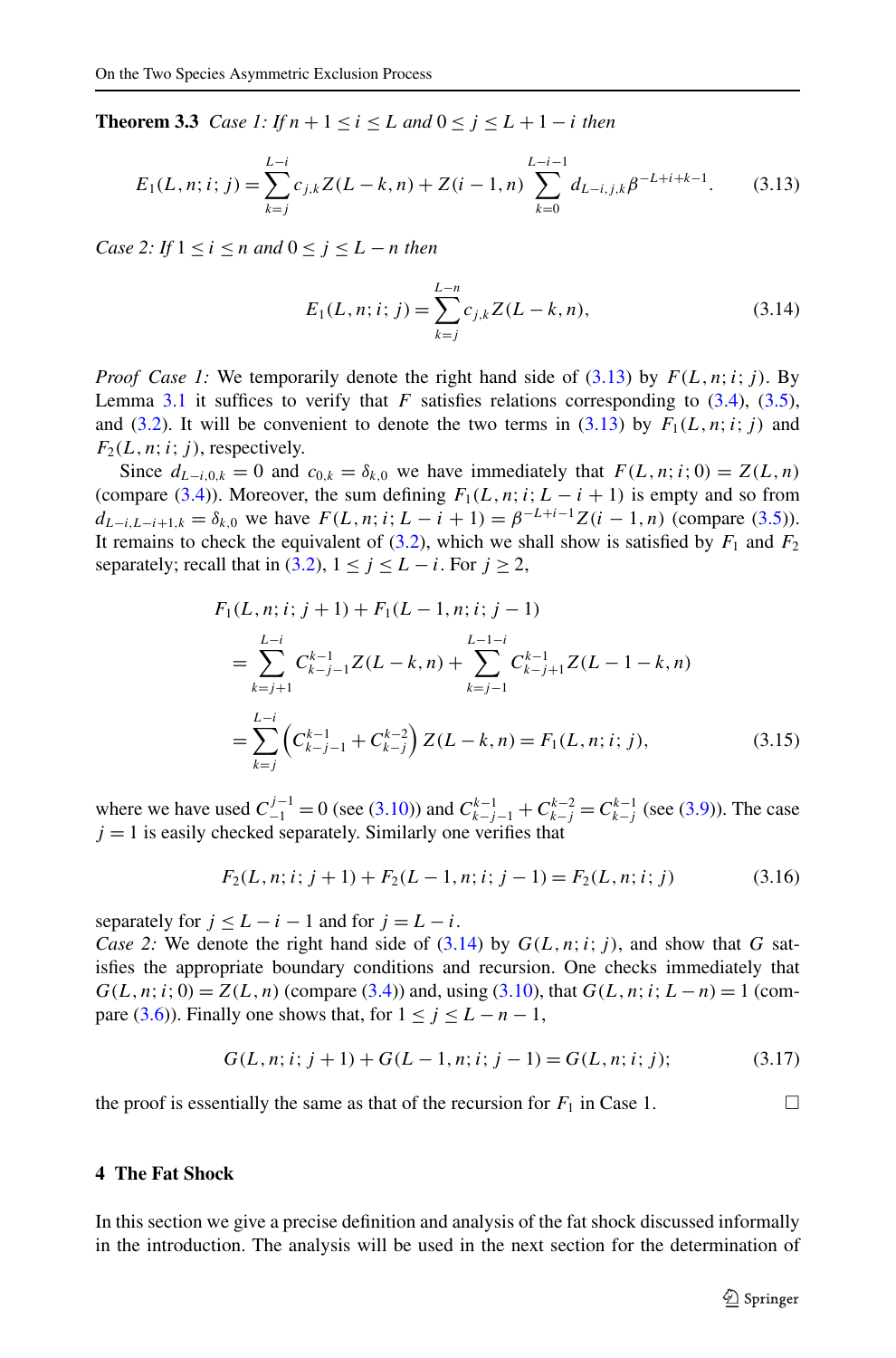<span id="page-11-0"></span>local states in the infinite volume limit. We define the fat shock microscopically as the region between the positions  $Q_1$  and  $Q_n$  of the first and last second class particles in the system.

The joint distribution of  $Q_1$  and  $Q_n$  was obtained in Remark [2.1](#page-7-0); it is convenient here to write this, for  $j, k, l > 0$ , as

$$
\theta_{L,n}^{\alpha,\beta}(j,k,l) \equiv \mu_{L,n}^{\alpha,\beta}(Q_1 = j+1, Q_n = j+k+2)\delta_{j+k+l,L-2}
$$

$$
= \frac{Z^{\alpha,1}(j,0)Z^{1,1}(k,n-2)Z^{1,\beta}(l,0)}{Z^{\alpha,\beta}(L,n)}\delta_{j+k+l,L-2}.
$$
(4.1)

We can determine the large-*L* behavior of  $\theta$  by replacing the partition functions in (4.1) with their asymptotic forms; these can be obtained from [[7](#page-27-0)] and [[2](#page-27-0)], and are summarized in Appendix [B.](#page-25-0) In some cases it is convenient to further approximate the distribution of *k*, which represents the fat shock width on the microscopic scale, by a Gaussian. (Recall that a macroscopic width  $w = w(\alpha, \beta, \gamma)$  for the fat shock was predicted on heuris-tic grounds in Sect. [1](#page-1-0) (see ([1.7\)](#page-5-0)), so we expect that  $k \sim wL$  for large *L*.) We omit details of the computations and summarize the results in the next remark, where the notation  $\theta_{L,n}^{\alpha,\beta}(j,k,l) \sim f(\alpha,\beta,\gamma,j,k,l)$  indicates that the ratio of the two quantities approaches 1 as  $L \to \infty$  with  $n = |\gamma L|$ , where |u| is the greatest integer contained in u.

*Remark 4.1* (a) On the boundary of regions II and III ( $\alpha = \beta < \alpha_c$ ),

$$
\theta_{L,n}^{\alpha,\alpha}(j,k,l) \sim \frac{1}{L(1-w)} \sqrt{\frac{A(\alpha)}{\pi L}} e^{-A(\alpha)(k-Lw)^2/L} \delta_{j+k+l,L-2},\tag{4.2}
$$

where  $A(\alpha) = (1 - 2\alpha)^3/(4\gamma\alpha(1 - \alpha))$ . That is, under  $\theta_{L,n}^{\alpha,\alpha}(j,k,l)$ , *k* is approximately Gaussian with mean *Lw* and variance of order *L*, *j* is approximately uniformly distributed on the range  $0 \le j \le L - l - 2$ , and  $l = L - 2 - j - k$ . On the macroscopic scale, this means that the width of the fat shock is  $w$  and its left endpoint is uniformly distributed on the interval  $[0, 1 - w]$ .

(b) In region II ( $\alpha < \alpha_c, \alpha < \beta$ ),

$$
\theta_{L,n}^{\alpha,\beta}(j,k,l) \sim p^{\alpha(1-\alpha),\beta}(l)\sqrt{\frac{A(\alpha)}{\pi L}}e^{-A(\alpha)(k-Lw)^2/L}\delta_{j+k+l,L-2},\tag{4.3}
$$

where we have introduced the (normalized) probability distribution

$$
p^{u,\beta}(l) = \frac{\beta(1 + \sqrt{1 - 4u}) - 2u}{2\beta} u^l Z^{\beta,1}(l,0), \quad l = 0, 1, ..., \tag{4.4}
$$

defined for  $u < \beta(1-\beta)$  if  $\beta \le 1/2$ ,  $u \le 1/4$  otherwise.  $p^{\mu,\beta}(l)$  decreases exponentially for large *l* unless  $u = 1/4$ , when the decrease is as  $l^{-3/2}$  (see [\(B.1\)](#page-25-0)); *p* is normalized by ([B.2](#page-25-0)). Thus on the microscopic scale *l* is typically of order 1 and the shock width *k* is distributed as in (a). On the macroscopic scale the fat shock has width *w* and is pinned to the right end of the system. The analysis in region III is similar.

(c) On the boundary of regions I and II ( $\alpha_c = \alpha < \beta$ ),

$$
\theta_{L,n}^{\alpha,\beta}(j,k,l) \sim p^{\alpha(1-\alpha),\beta}(l)2\sqrt{\frac{A(\alpha)}{\pi L}}e^{-A(\alpha)(k-L)^2/L}\delta_{j+k+l,L-2}.
$$
\n(4.5)

 $\mathcal{D}$  Springer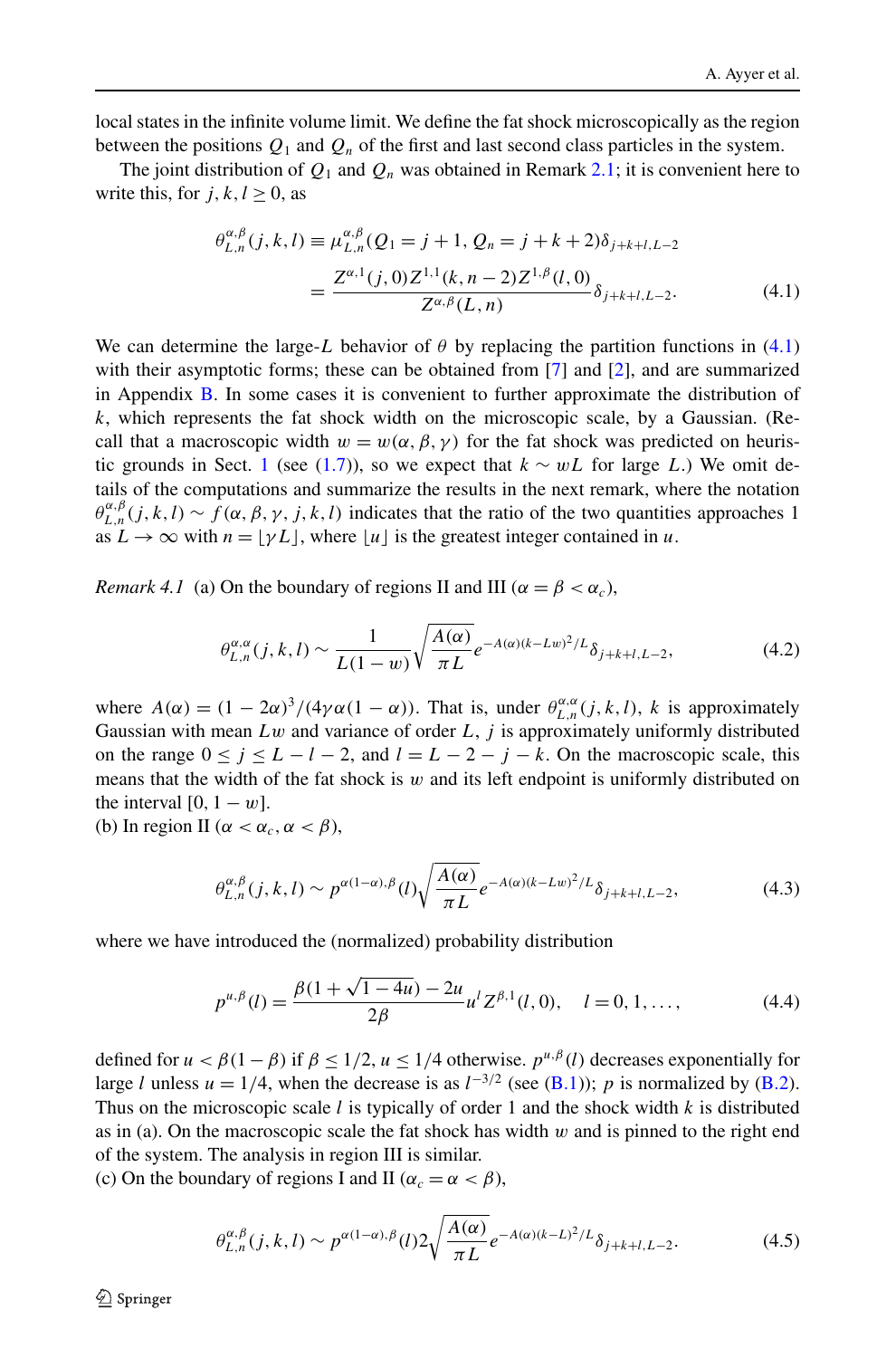<span id="page-12-0"></span>This is as in (b) except that here  $w = 1$  and as a result k is distributed as a Gaussian random variable conditioned to have value at most equal to its mean, and there is a corresponding factor of 2 in the normalization. The analysis on the I/III boundary is similar. (d) At the triple point ( $\alpha_c = \alpha = \beta$ ),

$$
\theta_{L,n}^{\alpha,\beta}(j,k,l) \sim \frac{2\gamma^2}{L(1-\gamma)^2} e^{-A(\alpha)(k-L)^2/L} \delta_{j+k+l,L-2}.
$$
\n(4.6)

The distribution of *k* is as in (c) but here *j* and *l* are free, subject only to the constraint  $j + l = L - 2 - k$ .

(e) In region I ( $\alpha_c < \alpha, \beta$ ),

$$
\theta_{L,n}^{\alpha,\beta}(j,k,l) \sim p^{(1-\gamma^2)/4,\alpha}(j) p^{(1-\gamma^2)/4,\beta}(l) \delta_{j+k+l,L-2};\tag{4.7}
$$

*j* and *l* are both of order 1 (microscopically) and *k* is determined by the delta function constraint.

Note that the results of Remark [4.1](#page-11-0) confirm the picture of the fat shock behavior sketched in Sect. [1.](#page-1-0)

# **5 Local States in the Infinite Volume Limit in the Bulk**

In this section we discuss a question inspired by the treatment of the one component system by Liggett [[10](#page-27-0)]: is there a *local state*, in the infinite volume limit, at the scaled position  $x \in [0, 1]$  (that is, near site  $i = \lfloor xL \rfloor$ , with  $L \to \infty$ ), and if so what is it? Informally, the local state of the system at position  $x$  is the state observed by zooming in on that position and letting the size of the system approach infinity.

To formulate a precise question we consider a limit in which *n* and *i* increase with *L* in such a way that  $i \to \infty$ ,  $L - i \to \infty$ ,  $i/L \to x \in [0, 1]$ , and  $n/L \to \gamma \in (0, 1)$ . In this setting we ask about the existence and nature of the weak limit  $\lim_{L\to\infty} T^{-i}\mu_{L,n}^{\alpha,\beta}$ , where *T* is translation by one lattice site and so the operator  $T^{-i}$  carries site *i* to the origin; equivalently, we consider the sites of our open system to run from  $1 - i$  to  $L - i$  and look at the probabilities of configurations in the interval from  $-K$  to  $K$ , take  $L$ ,  $i$ ,  $L - i$ , and  $n$  to infinity as above, and then make  $K$  arbitrary. The limit (if it exists) is a measure on the configuration space  $Y = \{0, 1, 2\}^{\mathbb{Z}}$ ; we call it a *local state in the bulk* since (in the  $L \rightarrow \infty$  limit) it describes a situation infinitely far from each boundary; the *local state at the boundary* will be discussed in Sect. [6](#page-17-0).

It will suffice to consider a special class of these limiting procedures; specifically, we will always take

$$
n = n_L = \lfloor \gamma L \rfloor
$$
 and  $i = i_L = \lfloor xL \rfloor + c\sqrt{L};$  (5.1)

we must assume that  $c > 0$  if  $x = 0$  and  $c < 0$  if  $x = 1$ . We then define

$$
\mu_{x,c} \equiv \lim_{L \to \infty} T^{-i_L} \mu_{L,n_L}^{\alpha,\beta}.
$$
\n(5.2)

The limit in (5.2) certainly exists along subsequences, by the compactness of the set of measures on *Y*. To simplify notation we will ignore the necessity of passing to subsequences; since the limiting measure will be found to be unique, the limit of the sequence itself must also exist. For most values of the parameters the limit will in fact be independent of the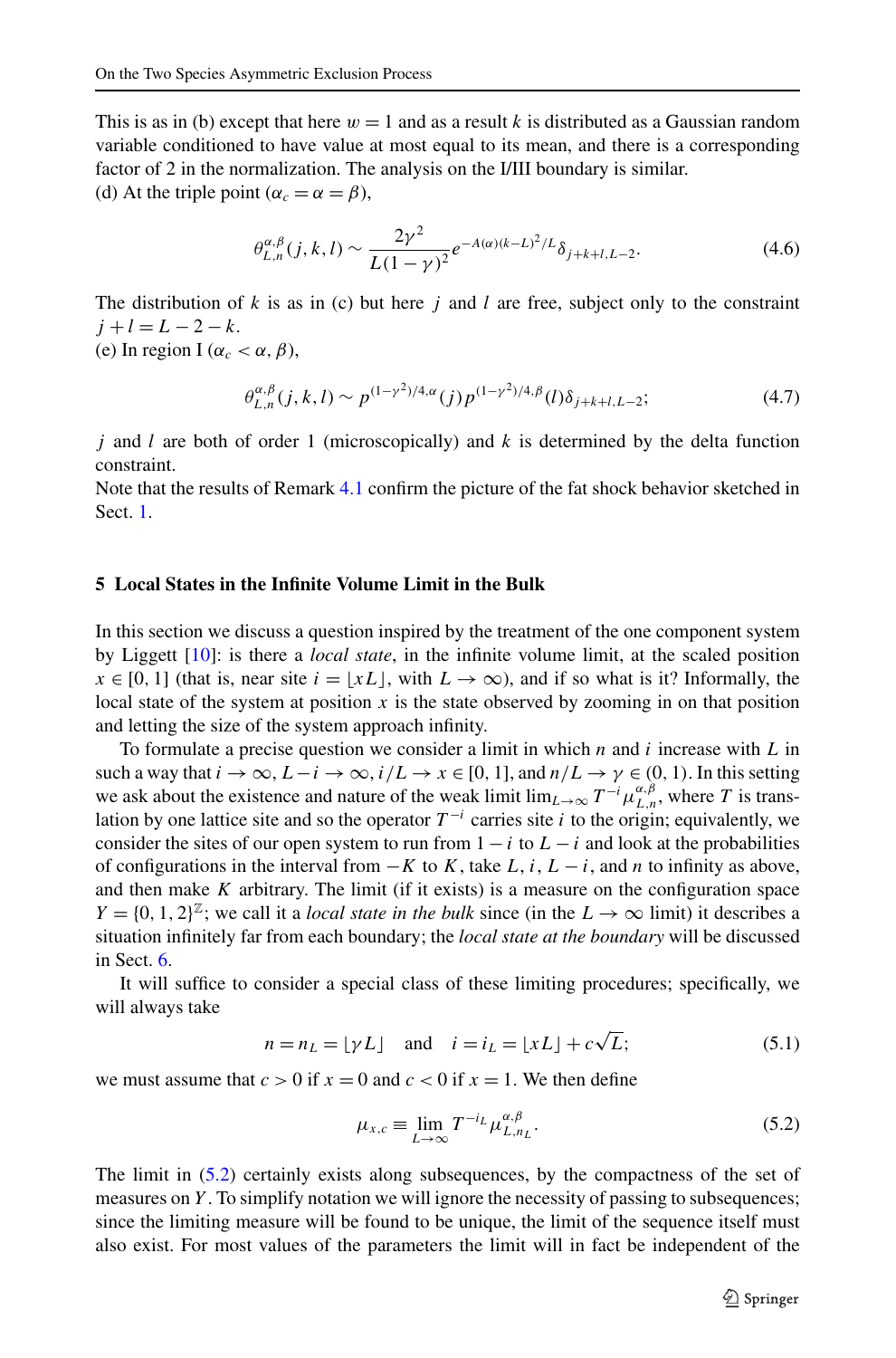<span id="page-13-0"></span>choice of *c*, but this is not true when  $x = x_0$  in region II or on the I/II boundary, or  $x = x_1$  in region III or on the I/III boundary.

We first consider the currents and densities in the state  $\mu_{x,c}$ . The currents in the finite system, and hence also in the limit, are independent of the site:

$$
\langle \eta_1(j)(1 - \eta_1(j+1)) \rangle_{\mu_{x,c}} = \langle (1 - \eta_0(j-1)) \eta_0(j) \rangle_{\mu_{x,c}} = J_1 \tag{5.3}
$$

for any *j*, with *J*<sub>1</sub> given in ([1.1\)](#page-2-0). The limiting densities  $\rho_a(x, c)$  for  $a = 0, 1, 2$  are defined by

$$
\rho_a(x,c) = \lim_{L \to \infty} \langle \eta_a(i_L) \rangle_{\mu_{L,n_L}^{a,\beta}} = \langle \eta_a(0) \rangle_{\mu_{x,c}},
$$
\n(5.4)

with the last equality expressing the fact that  $i_L$  corresponds to the origin in  $\mu_{x,c}$ . It is easy to check, from the asymptotic computations of  $[2]$  $[2]$  $[2]$ , that the limit in  $(5.4)$  would be unchanged if  $i_L$  were replaced by  $i_L + j$  for any fixed *j*, which implies that  $\langle \eta_a(j) \rangle_{\mu_{x,c}} = \rho_a(x, c)$  for any *j*, i.e., the densities under  $\mu_{x,c}$  are translation invariant. Equation (5.4) may be viewed as a refined version of [\(1.3](#page-2-0)), in which the ambiguity in the  $L \rightarrow \infty$  limit there has been removed.

Noting that in the  $L \to \infty$  limit the generator of the dynamics in the neighborhood of  $i_l$  does not involve any boundary terms or any constraints on the densities of the three species beyond  $\sum_a \eta_a(j) = 1$ , one verifies easily [[10](#page-27-0)] that  $\mu_{x,c}$  must be invariant for the infinite-volume two species TASEP dynamics. It then follows that  $\mu_{x,c}$  must be a convex combination of the extremal invariant measures for the infinite volume two species TASEP. These measures have been classified in  $[16]$ : there is (i) a family of translation invariant measures  $v^{\lambda_0, \lambda_1}$ , defined for  $\lambda_0, \lambda_1 \geq 0$ ,  $\lambda_0 + \lambda_1 \leq 1$ , in which holes, first class particles, and second class particles have densities  $\lambda_0$ ,  $\lambda_1$ , and  $1 - \lambda_0 - \lambda_1$ , respectively, and (ii) a family of non-translation-invariant "blocking" measures  $\hat{v}^{m,n}$ , where  $m, n \in \mathbb{Z} \cup \{-\infty, \infty\}, m \leq n$ , and *m, n* are not both infinite:  $\hat{v}^{m,n}$  is a unit point mass on the configuration  $\tau^{m,n}$  given by

$$
\tau_i^{m,n} = \begin{cases} 0, & \text{if } i < m, \\ 2, & \text{if } m \le i < n, \\ 1, & \text{if } n \le i. \end{cases}
$$
 (5.5)

However, the translation invariance of the densities implies that none of the blocking measures can be present in the superposition giving  $\mu_{x,c}$ .

Thus there exists a probability measure  $\kappa_{x,c}(d\lambda_0, d\lambda_1)$  (which depends also on  $\alpha, \beta$ , and  $\gamma$ ) that specifies the weights of the different translation invariant extremal measures which enter into the superposition:

$$
\mu_{x,c} = \int_{\lambda_0, \lambda_1 \ge 0, \ \lambda_0 + \lambda_1 \le 1} \kappa_{x,c}(d\lambda_0, d\lambda_1) \nu^{\lambda_0, \lambda_1}.
$$
 (5.6)

We will see that: (i) for most values of the parameters,  $\kappa_{x,c}$  is a point mass, so that  $\mu_{x,c}$ is one of the measures  $v^{\lambda_0, \lambda_1}$ , (ii) in some cases, in which *x* may lie to the left of, within, or to the right of the fat shock discussed in the introduction,  $\mu_{x,c}$  is a superposition of the two or three measures corresponding to these possibilities, and (iii) no more complicated superposition can occur. Note that, as a consequence, the current  $J_1$  is the same for all elements of the superposition (and the same holds for  $J_0$  and for  $J_2 = 0$ ). Here is a first result in this direction.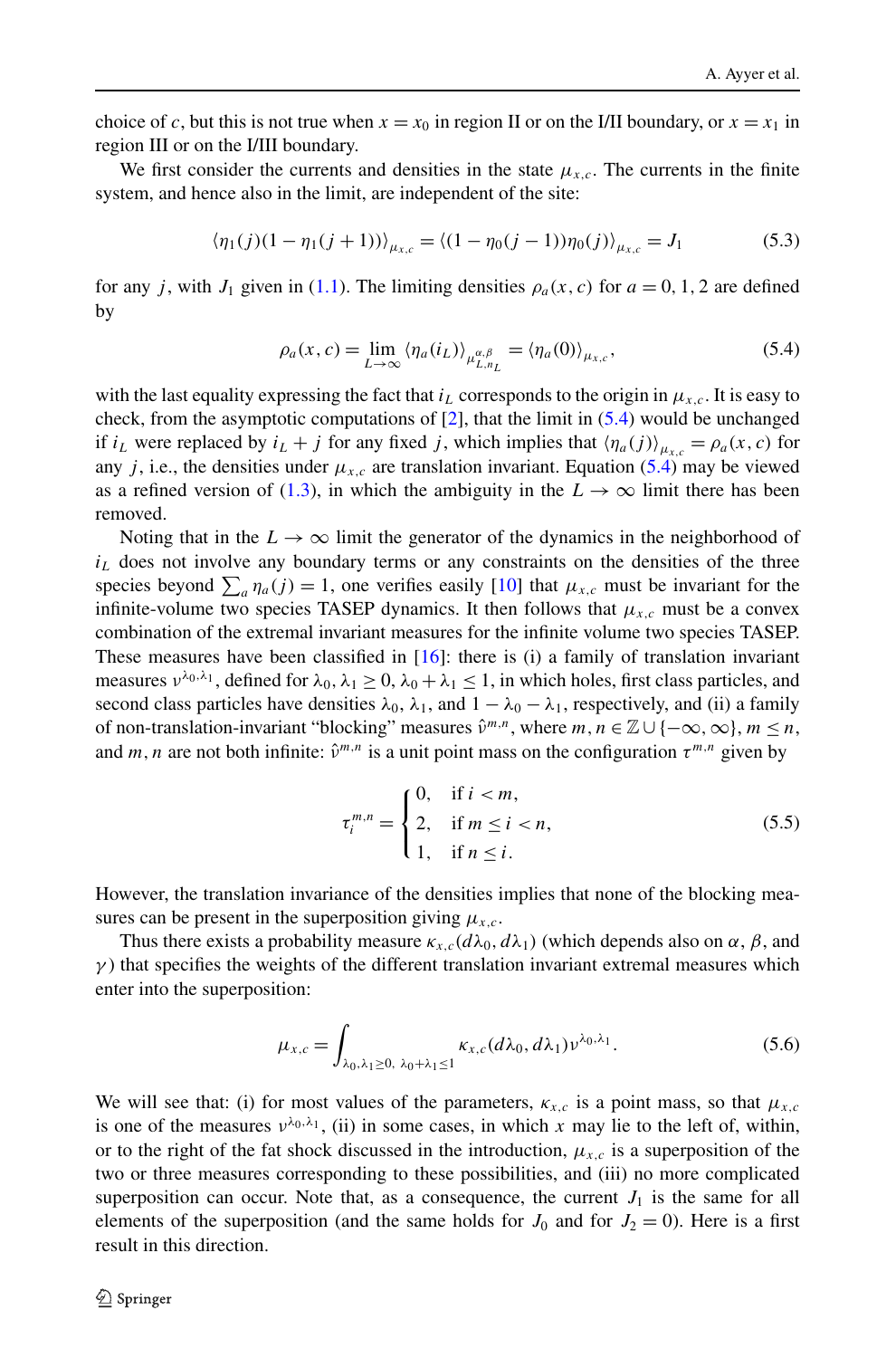<span id="page-14-0"></span>**Theorem 5.1** *If*  $\mu_{x,c}$  *is defined by* ([5.2\)](#page-12-0) *and the current and densities at x are related by*  $J_1 = \rho_0(x, c)(1 - \rho_0(x, c)) = \rho_1(x, c)(1 - \rho_1(x, c))$ , *then*  $\mu_{x, c} = \nu^{\rho_0(x, c), \rho_1(x, c)}$ .

The condition in the theorem that  $\rho_0(x, c)(1 - \rho_0(x, c)) = \rho_1(x, c)(1 - \rho_1(x, c))$  corresponds to the zero current of second class particles and leads to the alternatives of ([1.6](#page-3-0)). We see from Table [1](#page-2-0) that this theorem determines  $\mu_{x,c}$  completely for most but not all values of  $\alpha$ ,  $\beta$ ,  $\gamma$ , *x*, and *c* and that the results are consistent with the intuitive picture sketched in the introduction. In summary:

*Remark 5.2* It follows from Theorem 5.1 that:

(a) In region I the local state  $\mu_{x,c}$  is  $v^{\alpha_c,\alpha_c}$ ; in particular, it is independent of *x* and *c*.

(b) In region II the local state  $\mu_{x,c}$  is  $\nu^{1-\alpha,\alpha}$  for  $x < x_0$  and  $\nu^{\alpha,\alpha}$  for  $x > x_0$ , i.e., respectively outside and inside the fat shock. Region III is similar: the local state is  $v^{\beta,\beta}$  for  $x < x_1$  and  $v^{\beta, 1-\beta}$  for  $x > x_1$ .

Other cases are not determined by the theorem:

(c) The local state is not determined by Theorem 5.1 in the interior of the regions where either type 2 or type 0 particles have a linear profile, that is, on the II/III boundary (where the fat shock is not pinned to one or the other end of the system) with  $0 < x < x_0$  or  $1 > x > x_1$ . See Fig.  $2(c, d)$  $2(c, d)$ .

(d) The local state is not determined by Theorem 5.1 (i) at  $x = x_0$  in region II and on the I/II boundary, where  $x_0 = 0$ ; (ii) at  $x = x_1$  in region III and on the I/III boundary, where  $x_1 = 1$ , or (iii) at  $x = x_0 = 0$  and  $x = x_1 = 1$  at the triple point. All of these points are edges of the (pinned) fat shock; see Fig.  $2(a, b, e)$  $2(a, b, e)$ .

We will determine  $\mu_{x,c}$  in cases (c) and (d) below.

*Proof of Theorem 5.1* Using [\(5.6](#page-13-0)) together with the relations  $\langle \eta_1(i) \rangle_{n \lambda_0, \lambda_1} = \lambda_1$ ,  $\langle \eta_1(i)(1 - \eta_1(i+1)) \rangle_{\alpha \lambda_0 \lambda_1} = \lambda_1(1 - \lambda_1)$  (which hold for all *i* because the marginal of  $\nu^{\lambda_0, \lambda_1}$ on configurations of first class particles is a product measure), we find that

$$
\rho_1(x,c) = \langle \eta_1(i) \rangle_{\mu_{x,c}} = \int \lambda_1 \kappa_{x,c}(d\lambda_0, d\lambda_1) = \langle \lambda_1 \rangle_{\kappa_{x,c}},
$$
\n(5.7)

and

$$
J_1 = \langle \eta_1(i)(1 - \eta_1(i+1)) \rangle_{\mu_{x,c}}
$$
  
=  $\int \lambda_1(1 - \lambda_1)\kappa_{x,c}(d\lambda_0, d\lambda_1) = \langle \lambda_1(1 - \lambda_1) \rangle_{\kappa_{x,c}}.$  (5.8)

From  $J_1 = \rho_1(x, c) (1 - \rho_1(x, c))$ , then, we see that  $\left\langle \lambda_1^2 \right\rangle_{\kappa_{x,c}} = \left\langle \lambda_1 \right\rangle_{\kappa_{x,c}}^2$ , so that  $\lambda_1 = \left\langle \lambda_1 \right\rangle_{\kappa_{x,c}} =$  $\rho_1(x, c)$  almost surely with respect to  $\kappa_{x,c}$ . Similarly,  $\lambda_0 = \rho_0(x, c)$  almost surely with respect to  $\kappa_{x,c}$ , so that  $\mu_{x,c} = v^{\rho_0(x,c),\rho_1(x,c)}$ .

We now turn to the determination of the local measure  $\mu_{x,c}$  at a point *x* where the densities are varying linearly or are discontinuous—case (c) or (d) of Remark 5.2. Recall that in Sect. [4](#page-10-0) we have determined the probability  $\theta_{L,n}^{\alpha,\beta}(j,k,l)$  that  $Q_1 = j + 1$  and  $Q_n = j + k + 2$ , where  $j + k + l = L - 2$  and  $Q_1$  and  $Q_n$  are the position of the first and last second class particles. Now let  $\mu_{L,n,j,k,l}^{\alpha,\beta}$  denote the measure  $\mu_{L,n}^{\alpha,\beta}$  conditioned on  $Q_1 = j+1, Q_n = j+k+2$ . The key observation we will use follows from Remark [2.1](#page-7-0), specifically, from ([2.9\)](#page-7-0) or a simple generalization thereof: if *G* is a function on  $Y_{L,n}$  which depends on the  $\tau_i$  only for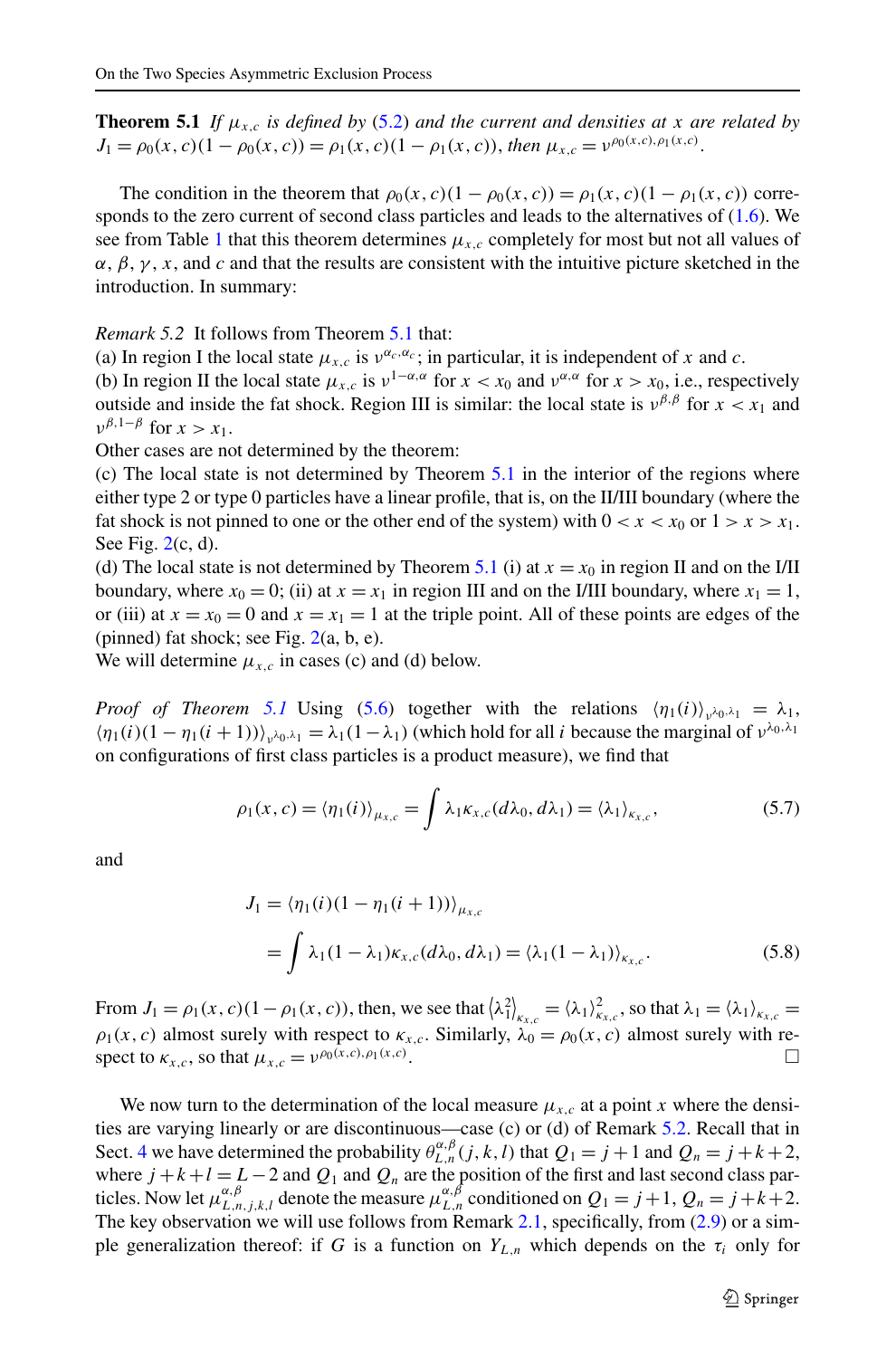<span id="page-15-0"></span> $m_0 < i < m_1$ , then

$$
\langle G \rangle_{\mu_{L,n,j,k,l}^{\alpha,\beta}} = \begin{cases} \langle G \rangle_{\mu_{j,0}^{\alpha,1}}, & \text{if } m_1 \leq j, \\ \langle T^{-j-1}G \rangle_{\mu_{k,n-2}^{1,1}}, & \text{if } j+2 \leq m_0, m_1 \leq i+k+1, \\ \langle T^{-j-k-2}G \rangle_{\mu_{l,0}^{1,\beta}}, & \text{if } j+k+3 \leq m_0. \end{cases}
$$
(5.9)

Now let  $(r_L)$  be a sequence of integers with  $r_L \to \infty$  and  $r_L/\sqrt{L} \to 0$ . For any function *F* on *Y* depending only on finitely many spins we may write

$$
\langle F \rangle_{\mu_{x,c}} = \lim_{L \to \infty} \sum_{j+k+l=L-2} \theta_{L,n_L}^{\alpha, \beta}(j,k,l) \langle T^{i_L} F \rangle_{\mu_{L,n_L,j,k,l}^{\alpha, \beta}}
$$
  
= 
$$
\lim_{L \to \infty} \left[ \Xi_L^{(1)} \langle F \rangle_{\mu_L^{(1)}} + \Xi_L^{(2)} \langle F \rangle_{\mu_L^{(2)}} + \Xi_L^{(3)} \langle F \rangle_{\mu_L^{(3)}} + \text{remainder} \right].
$$
 (5.10)

Here  $\mu_L^{(p)}$  is for  $p = 1, 2, 3$  the probability measure defined by

$$
\mu_L^{(p)} = \Xi_L^{(p)}{}^{-1} \sum_{j,k,l}^{(p)} \theta_{L,n_L}^{\alpha,\beta}(j,k,l) T^{-i_L} \mu_{L,n_L,j,k,l}^{\alpha,\beta},\tag{5.11}
$$

where  $\sum_{j,k,l}^{(1)}$  ranges over values satisfying  $j > i_L + r_L$ ,  $\sum_{j,k,l}^{(2)}$  over  $j < i_L - r_L$  and  $k >$  $i_L + r_L$ ,  $\sum_{j,k,l}^{(3)}$  over  $k < i_L - r_L$ , and

$$
\Xi_{L}^{(p)} = \sum_{j,k,l}^{(p)} \theta_{L,n_{L}}^{\alpha,\beta}(j,k,l) = \begin{cases} \mu_{n,L}^{\alpha,\beta}(Q_{1} > i_{L} + r_{L}), & \text{if } p = 1, \\ \mu_{n,L}^{\alpha,\beta}(Q_{1} < i_{L} - r_{L}, Q_{n} > i_{L} + r_{L}), & \text{if } p = 2, \\ \mu_{n,L}^{\alpha,\beta}(Q_{n} < I_{L} - r_{L}), & \text{if } p = 3. \end{cases}
$$
(5.12)

The remainder in  $(5.11)$  contains those terms from the full sum over *i* and *k* which are omitted from  $\sum^{(1)}$ ,  $\sum^{(2)}$ , and  $\sum^{(3)}$ . We have suppressed the dependence of these various entities on  $\alpha$ ,  $\beta$ ,  $\gamma$ ,  $x$ , and  $c$ .

We now take the  $L \rightarrow \infty$  limit in (5.10). It follows from Remark [4.1](#page-11-0) and the fact that  $r_L$ we now take the  $L \to \infty$  limit in (5.10). It follows from Kemark 4.1 and the ract that  $r_L$  grows more slowly than  $\sqrt{L}$  that the remainder vanishes in this limit. The  $\Xi_L^{(p)}$  are expressed as probabilities in (5.12) and their limiting values  $\Xi_{x,c}^{(p)} = \lim_{L \to \infty} \Xi_L^{(p)}$  may be determined from Remark [4.1](#page-11-0); these limits will be discussed on a case by case basis below.

Finally, to study  $\lim_{L\to\infty}\mu_L^{(p)}$  we observe that for sufficiently large *L* (if *F* depends on *τ<sub>i</sub>* only for  $|i| \le m$  then  $r_L > m$  suffices) we have by (5.9) that

$$
\langle F \rangle_{\mu_L^{(p)}} = \begin{cases} \Xi_L^{(1)-1} \sum_{j,k,l}^{(1)} \theta_{L,n_L}^{\alpha,\beta}(j,k,l) \langle T^{i_L} F \rangle_{\mu_{j,0}^{\alpha,1}}, & \text{if } p = 1, \\ \Xi_L^{(2)-1} \sum_{j,k,l}^{(2)} \theta_{L,n_L}^{\alpha,\beta}(j,k,l) \langle T^{i_L-j-1} F \rangle \mu_{k,n-2}^{1,1}, & \text{if } p = 2, \\ \Xi_L^{(3)-1} \sum_{j,k,l}^{(3)} \theta_{L,n_L}^{\alpha,\beta}(j,k,l) \langle T^{i_L-j-k-2} F \rangle_{\mu_{l,0}^{1,\beta}}, & \text{if } p = 3. \end{cases}
$$
(5.13)

The limits  $\lim_{L\to\infty}\mu_L^{(p)}$  for  $p=1,2,3$  are all treated similarly; let us discuss the case  $p=2$ in detail. Equation (5.13) displays  $\mu_L^{(2)}$  as a convex combination of the probability measures  $T^{-(i_L-j-1)} \mu_{k,n-2}^{1,1}$ . Each of these measures, for large *L*, is by Remark [5.2\(](#page-14-0)a) approximately equal to  $v^{\alpha \wedge \beta, \alpha \wedge \beta}$  (recall that  $\alpha \wedge \beta = \min{\{\alpha, \beta\}}$ ), since the critical value  $\alpha_c^*$  of  $\alpha$  for a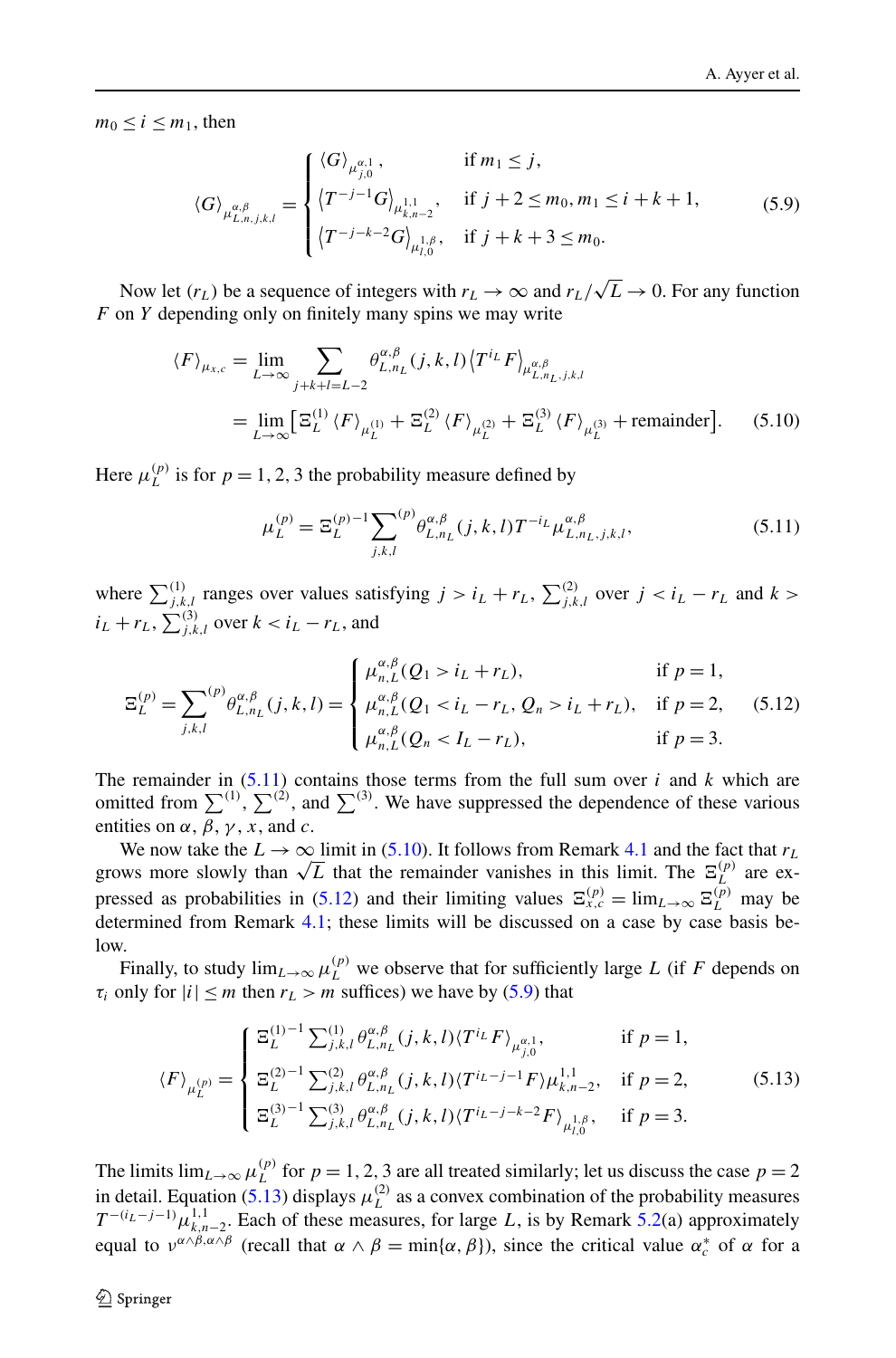<span id="page-16-0"></span>system with  $k \approx wL = \gamma L/(1 - 2\alpha \wedge \beta)$  sites and  $n \approx \gamma L$  second class particles—and thus an effective value  $\gamma^* = n/k = 1 - 2\alpha \wedge \beta$  of  $\gamma$ —is  $(1 - \gamma^*)/2 = \alpha \wedge \beta$ . The same should be true of  $\mu_L^{(2)}$ . The corresponding evaluations for  $p = 1, 3$  come from the results of [[10](#page-27-0)] for the local measures in the one species open system. We conclude that

$$
\lim_{L \to \infty} \mu_L^{(p)} = \begin{cases} \nu^{1 - \alpha \wedge (1/2), \alpha \wedge (1/2)}, & \text{if } p = 1, \\ \nu^{\alpha \wedge \beta, \alpha \wedge \beta}, & \text{if } p = 2, \\ \nu^{\beta \wedge (1/2), 1 - \beta \wedge (1/2)}, & \text{if } p = 3, \end{cases}
$$
(5.14)

and so

$$
\mu_{x,c} = \mathbb{E}_{x,c}^{(1)} v^{1-\alpha\wedge(1/2),\alpha\wedge(1/2)} + \mathbb{E}_{x,c}^{(2)} v^{\alpha\wedge\beta,\alpha\wedge\beta} + \mathbb{E}_{x,c}^{(3)} v^{\beta\wedge(1/2),1-\beta\wedge(1/2)}.
$$
(5.15)

*Remark 5.3* The heuristic argument for  $(5.14)$  given above could be made precise by justifying the implicit exchange of limits; we sketch instead an alternate proof, again for  $p = 2$ . We know that the limiting current for the measures  $\mu_{k,n-2}^{1,1}$ , as *L* and hence  $k \simeq wL$  goes to infinity, is  $\alpha(1-\alpha)$ , and the limiting densities of holes, particles, and second class particles are  $\alpha$ ,  $\alpha$ , and  $1 - 2\alpha$ , respectively. One can in fact show further that these limits are obtained with error which goes to zero uniformly at sites *i* satisfying  $r_L \le i \le k - r_L$ ; from this, it follows that the measures  $\mu_L^{(2)}$  have the same limiting current and densities. Then an argument as in the proof of Theorem [5.1](#page-14-0) establishes (5.14).

To complete our discussion of the local states in the bulk we must supplement  $(5.15)$  with a determination of the weights  $\Xi_{x,c}^{(p)} \equiv \lim_{L \to \infty} \Xi_L^{(p)}$  for cases (c) and (d) of Remark [5.2](#page-14-0). The cases in the next remark are parallel to those of Remark [4.1.](#page-11-0)

*Remark 5.4* (a) On the boundary of regions II and III (the shock line, case (c) of Remark [5.2](#page-14-0)) we find from Remark  $4.1(a)$  $4.1(a)$  and  $(5.13)$  that

$$
\Xi_{x,c}^{(p)} = \frac{1}{1-w} \times \begin{cases} (1-w-x)_+, & \text{if } p=1, \\ 1-w - (1-w-x)_+ - (x-w)_+, & \text{if } p=2, \\ (x-w)_+, & \text{if } p=3. \end{cases}
$$
(5.16)

Here  $u_+ = u$  if  $u \ge 0$  and  $u_+ = 0$  if  $u < 0$ . Note that these coefficients, and hence the local measure  $\mu_{x,c}$  given by (5.15), are independent of *c*.

(b) In region II ( $\alpha < \alpha_c$ ,  $\alpha < \beta$ ), at the fixed shock  $x_0$ , the  $\Xi_{x,c}^{(p)}$  do depend on *c*:

$$
\Xi_{x_0,c}^{(1)} = 1 - \Phi\left(c\sqrt{A(\alpha)}\right), \qquad \Xi_{x_0,c}^{(2)} = \Phi\left(c\sqrt{A(\alpha)}\right), \qquad \Xi_{x_0,c}^{(3)} = 0. \tag{5.17}
$$

Here  $\Phi$  is the error function defined by

$$
\Phi(t) = \frac{1}{\sqrt{2\pi}} \int_{-\infty}^{t} e^{-\tau^2/2} d\tau.
$$
\n(5.18)

The analysis in region III is similar.

(c) On the boundary of regions I and II ( $\alpha_c = \alpha < \beta$ ), where  $x_0 = 0$ , we find that for  $c > 0$ ,

$$
\Xi_{0,c}^{(1)} = 2 - 2\Phi\left(c\sqrt{A(\alpha)}\right), \qquad \Xi_{0,c}^{(2)} = 2\Phi\left(c\sqrt{A(\alpha)}\right) - 1, \qquad \Xi_{0,c}^{(3)} = 0. \tag{5.19}
$$

 $\textcircled{2}$  Springer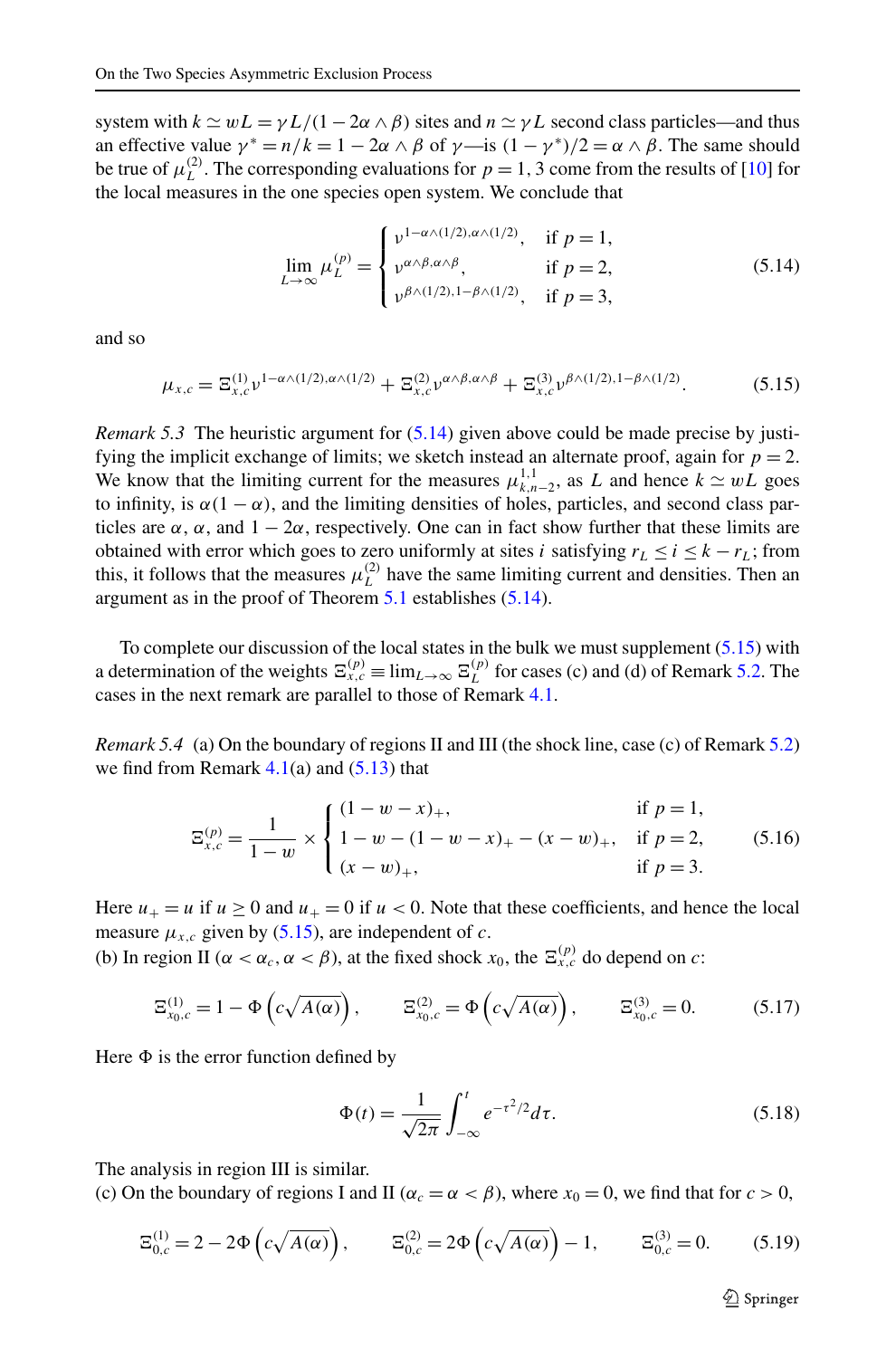<span id="page-17-0"></span>The analysis on the I/III boundary is similar: for  $c < 0$ ,

$$
\Xi_{1,c}^{(1)} = 0, \qquad \Xi_{1,c}^{(2)} = 1 - 2\Phi\left(c\sqrt{A(\alpha)}\right), \qquad \Xi_{1,c}^{(3)} = 2\Phi\left(c\sqrt{A(\alpha)}\right). \tag{5.20}
$$

(d) At the triple point ( $\alpha_c = \alpha = \beta$ ), where  $x_0 = 0$  and  $x_1 = 1$ , ([5.19](#page-16-0)) and (5.20) again hold (with  $c > 0$  and  $c < 0$  respectively).

We finally note that the results of this section yield density profiles as well as the finite volume corrections to these profiles at the fixed shocks (see Remark [1.1](#page-3-0)(a)), since  $\rho_a(x, c)$ may be calculated from  $(5.4)$  and  $(5.15)$ . For example, on the II/III border (shock line) we find in this way that

$$
\rho_0(x) = \Xi_{x,c}^{(1)}(1-\alpha) + (\Xi_{x,c}^{(2)} + \Xi_{x,c}^{(3)})\alpha, \qquad \rho_1(x) = (\Xi_{x,c}^{(1)} + \Xi_{x,c}^{(2)})\alpha + \Xi_{x,c}^{(3)}(1-\alpha),
$$
 (5.21)

with the weights  $\Xi^{(p)}$  given by ([5.16](#page-16-0)); it is easy to see that (5.21) reproduces ([1.5](#page-3-0)). Here we have used the notation  $\rho_a(x)$  of [\(1.3](#page-2-0)), rather than writing  $\rho_a(x, c)$  as in ([5.4](#page-13-0)), since the densities do not depend on *c*. In region II we have, from [\(5.15\)](#page-16-0) and ([5.16](#page-16-0)), that

$$
\rho_0(x_0, c) = 1 - \alpha - \Phi\left(c\sqrt{A(\alpha)}\right)(1 - 2\alpha). \tag{5.22}
$$

Similar results hold in region III at the point *x*1.

# **6 Local States in the Infinite Volume Limit at the Boundaries**

In this section we study limiting measures  $\lim_{L\to\infty} T^{-i_L} \mu_{L,n_L}^{\alpha,\beta}$  as in ([5.2\)](#page-12-0), still taking  $n_L =$  $\lfloor \gamma L \rfloor$  but now assuming that either  $i_L$  or  $L - i_L$  is fixed. Without loss of generality we can assume that  $i_L = 1$  or  $i_L = L$  (the measure as seen from site *j* or site  $L - j$  can be recovered from these limits) and thus define

$$
\mu_{\text{left}} \equiv \lim_{L \to \infty} T^{-1} \mu_{L, \lfloor \gamma L \rfloor}^{\alpha, \beta}, \qquad \mu_{\text{right}} \equiv \lim_{L \to \infty} T^{-L} \mu_{L, \lfloor \gamma L \rfloor}^{\alpha, \beta}.
$$
 (6.1)

Note that  $\mu_{\text{left}}$  (respectively  $\mu_{\text{right}}$ ) does not coincide with any of the measures  $\mu_{0,c}$ ,  $c > 0$ , (respectively  $\mu_{1,c}$ ,  $c < 0$ ,) studied in Sect. [5.](#page-12-0) The densities under  $\mu_{\text{left}}$  and  $\mu_{\text{right}}$  were studied in [[2](#page-27-0)]; for example,  $\langle \eta_a(j) \rangle_{\mu_{\text{left}}}$  is denoted  $\rho_{\text{left},j}^a$  in [\[2](#page-27-0)].

By the particle hole symmetry it suffices to consider  $\mu_{\text{left}}$ , which is a measure on the semi-infinite configuration space {0*,* 1*,* 2}{0*,*1*,*2*,*3*,...*} . In general we do not have a proof that the limit defining  $\mu_{\text{left}}$  exists (except along subsequences), although we expect this to be true; see also the comment below Theorem 6.1. The next result, however, gives a somewhat surprising property which any (subsequence) limit must satisfy; to simplify notation, we will speak as if the limit itself exists.

**Theorem 6.1** *The distribution of first class particles under the measure*  $\mu_{\text{left}}$  *is Bernoulli with a constant density ρ*, *where ρ is given by*

$$
\rho = \begin{cases} \alpha_c, & \text{in region } I, \\ \alpha, & \text{in region } II, \\ \beta, & \text{in region } III. \end{cases}
$$
 (6.2)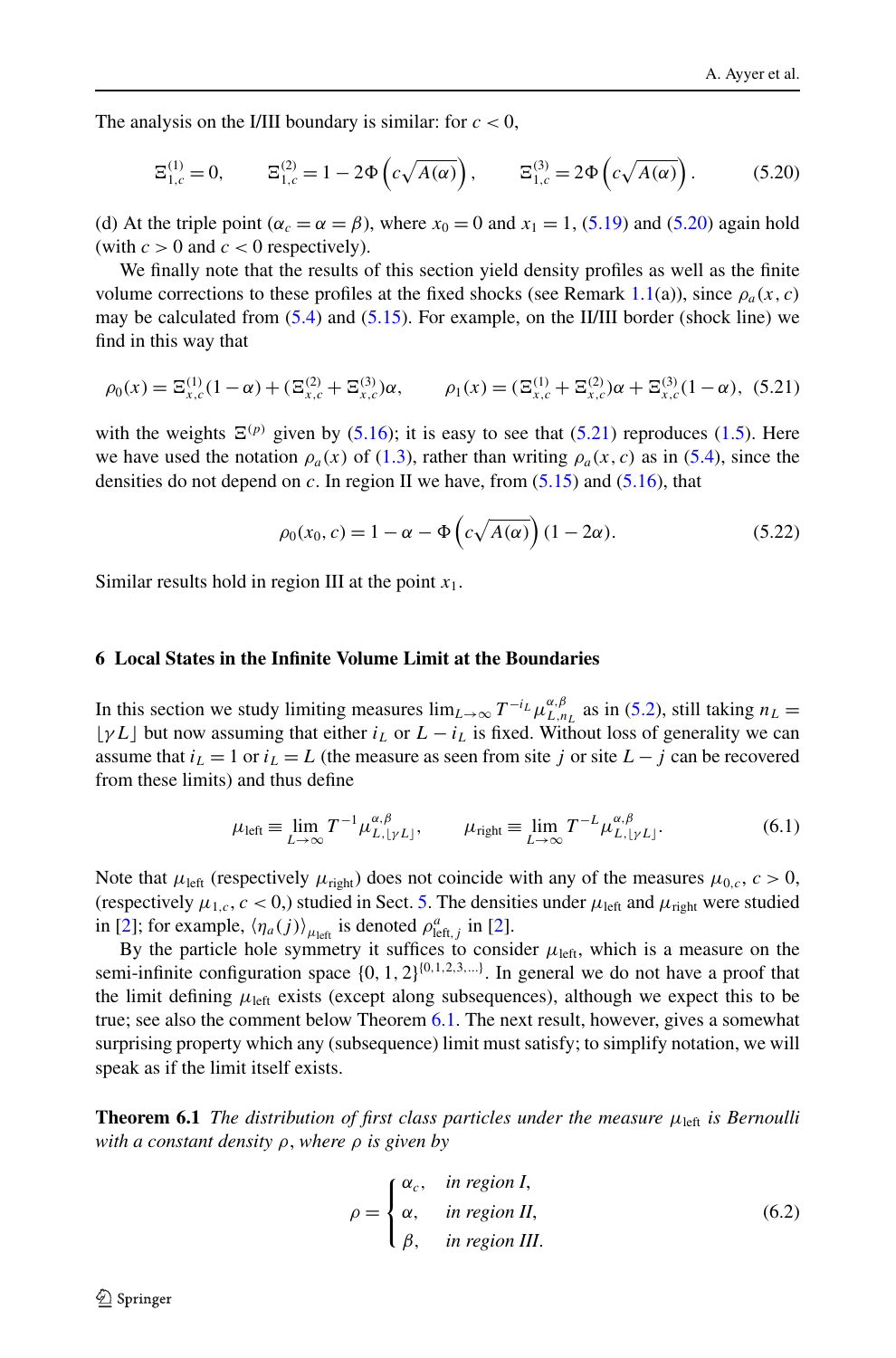<span id="page-18-0"></span>*Proof* By Theorem [3.2,](#page-9-0) we know that the (marginal) distribution of the variables  $\eta_1(i)$  under  $\mu_{\text{left}}$  is exchangeable, so that by de Finetti's theorem [[21](#page-28-0)] this distribution is a super-position of Bernoulli distributions. From [\[2](#page-27-0)] we know that for any  $i \ge 0$ ,  $\rho \equiv \langle \eta_1(i) \rangle_{\mu_{\text{left}}}$  $\lim_{L\to\infty} \langle \eta_1(i) \rangle_{\mu_{L,\lfloor yL\rfloor}^{\alpha,\beta}}$  is given by [\(6.2](#page-17-0)) and that  $\lim_{L\to\infty} \langle \eta_1(i)(1-\eta_1(i+1)) \rangle_{\mu_{L,\lfloor yL\rfloor}^{\alpha,\beta}} = J_1$ (see ([1.1\)](#page-2-0)). In each region of the phase plane these limits satisfy the relation  $J = \rho(1 - \rho)$ . Then from an argument as in the proof of Theorem [5.1](#page-14-0) it follows that the  $\eta_1(i)$  distribution is the product measure  $v^{\rho}$ , where  $\rho$  is given by [\(6.2](#page-17-0)).

Note that in region II the density of second class particles any finite distance from the left boundary goes to zero as  $L \to \infty$  [\[2\]](#page-27-0), so that knowing that the distribution of particles is Bernoulli completely determines any limiting measure to be a Bernoulli measure on particles and holes only. It follows that the limiting measure exists without passing to subsequences.

We discuss briefly one aspect of the measure  $\mu_{\text{left}}$  in the limit  $\gamma \to 0$  (note that we are taking this limit *after* the  $L \rightarrow \infty$  limit). Consider first region I; from Remark [4.1](#page-11-0)(e) we see that the position  $Q_1$  of the first second class particle in the system is distributed according to  $p^{1/4,\alpha}(q_1)$ ; this is a normalizable distribution which decreases as  $q_1^{-3/2}$  for large  $q_1$ , so that there remains a second class particle in the system, but  $\langle Q_1 \rangle_{\mu_{\text{left}}} = \infty$ . In fact more is true; by a calculation similar to that of Remark [4.1](#page-11-0) one can show that all  $Q_j - Q_{j-1}$ ,  $j = 2, 3, \ldots$ , have this same distribution (see also the discussion of the pressure ensemble in Sect. 7) so that there remain an infinite number of second class particles in the system under  $\mu_{\text{left}}$ . The same is true in Region III, but there by Remark  $4.1(b)$  $4.1(b)$   $Q_1$  is distributed according to  $p^{\beta(1-\beta),\alpha}$ , so that  $\langle Q_1 \rangle_{\mu_{\text{left}}} < \infty$ ; the distribution of the  $Q_j - Q_{j-1}, j = 2, 3, \ldots$ , is the same as in Region I.

*Remark 6.2* One may compare Theorem [6.1](#page-17-0) with the result in [[9](#page-27-0)] for the infinite volume limit of a two-component TASEP system on a ring: that the distribution of first class particles to the right of a second class particle, and that of holes to the left of such a particle, is Bernoulli. The two results are closely related, because if we set  $\alpha = \beta = 1$  in the open system then the matrix element  $\langle W_1 | X_{\tau_1} \cdots X_{\tau_L} | V_1 \rangle$  giving the weight of the configuration  $\tau_1, \ldots, \tau_L$  is [[9\]](#page-27-0) exactly the weight of the configuration 2,  $\tau_1, \ldots, \tau_L$  on a ring. Because the numbers of first class particles and of holes on the ring is fixed, and these numbers fluctuate in the open system, this does not establish an exact equivalence of the  $\alpha = \beta = 1$  case of Theorem  $6.1$  to the result of [[9\]](#page-27-0); nevertheless, it is clear that the former is in some sense a generalization of the latter to values of  $\alpha$  and  $\beta$  other than 1. But the result of [[9](#page-27-0)] is in another sense more general than Theorem [6.1,](#page-17-0) since the infinite volume limit of the open system has zero current of second class particles, but this is not true for the system of [[9](#page-27-0)].

# **7 The Pressure Ensemble for Second Class Particles**

We here consider the steady state distribution of the second class particles only, so that one may think of identifying the first class particles and holes as a new type of hole. For *d* a positive integer we define

$$
\phi_{\alpha}(d) = -\log(4^{-d} Z^{\alpha,1}(d-1,0)) = -\log(4^{-d} \langle W_1 | (X_0 + X_1)^{d-1} | V_1 \rangle). \tag{7.1}
$$

It follows from the  $(\alpha, \beta)$  symmetry of  $Z^{\alpha, \beta}(L,n)$  that  $\phi_{\beta}(d)$  is also equal to  $-\log(4^{-d}Z^{1,\beta}(d-1,0))$ . Using [\(2.8](#page-7-0)) we find that the probability that the *n* second class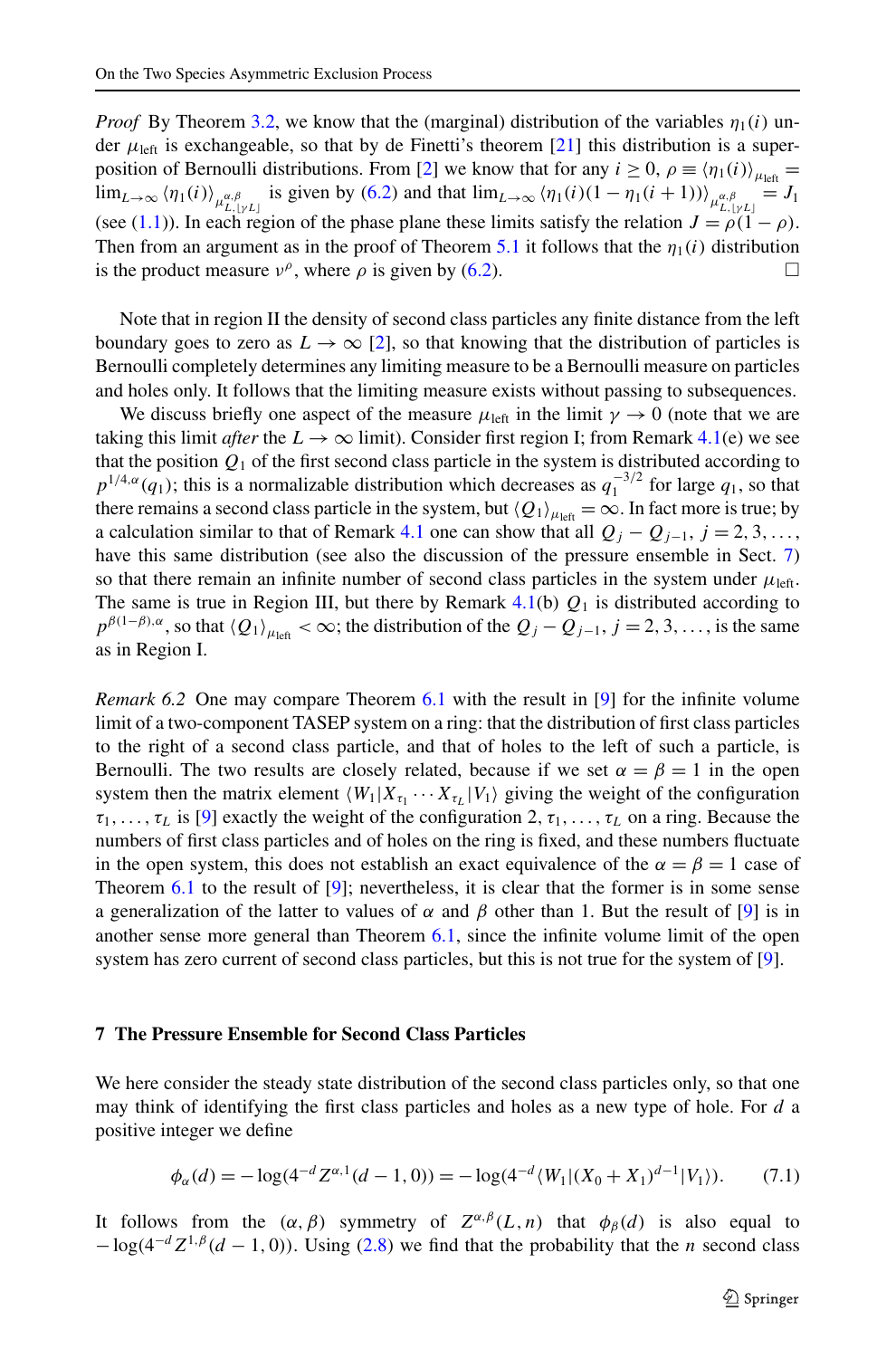<span id="page-19-0"></span>particles in the systems are located at sites  $q_1 < q_2 < \cdots < q_n$  is

$$
\mu_{L,n}^{\alpha,\beta}(Q_1 = q_1, \dots, Q_n = q_n)
$$
  
=  $(4^{-L}Z^{\alpha,\beta}(L,n))^{-1}e^{-\phi_{\alpha}(q_1) - \sum_{i=2}^n \phi(q_i - q_{i-1}) - \phi_{\beta}(L - q_n)},$  (7.2)

where we have denoted  $\phi_1(d)$  by  $\phi(d)$ . The motivation for the factors  $4^{-d}$  in [\(7.1](#page-18-0)) will be discussed below; with this normalization  $\phi(d) \sim (3/2) \log d$  for  $d \to \infty$  [[9,](#page-27-0) [17\]](#page-27-0).

We note that  $(7.2)$  has precisely the form of the canonical distribution for a system in a domain of length *L* with particles interacting with their nearest neighbor only via a pair potential  $\phi(d)$ . (Such an interaction is rather unphysical; one may think of any intervening particle as screening the interaction of particles that it separates.) There is also a potential  $\phi_{\alpha}(d)$  ( $\phi_{\beta}(d)$ ) representing the interaction of the first (last) particle with the left (right) boundary.

The TASEP dynamics for the full system gives rise in a natural way to a dynamics on the system of the second class particles which satisfies detailed balance with respect to this equilibrium measure. In the state in which the second class particles are at  $q_1, \ldots, q_n$  the  $i<sup>th</sup>$  second class particle moves to site  $q_i + 1$  at rate 1 whenever that site is empty (in the original sense), an event which by a simple generalization of  $(2.9)$  $(2.9)$  occurs in the NESS with probability

$$
\frac{\langle W_1 | X_0 (X_0 + X_1)^{q_{i+1} - q_i - 2} | V_1 \rangle}{Z^{1,1}(q_{i+1} - q_i - 1, 0)} = \frac{e^{-\phi(q_{i+1} - q_i - 1)}}{e^{-\phi(q_{i+1} - q_i)}}, \quad \text{if } i < n,\tag{7.3}
$$

and with probability

$$
\frac{\langle W_1 | X_0 (X_0 + X_1)^{L-q_i - 1} | V_\beta \rangle}{Z^{1, \beta} (L - q_i, 0)} = \frac{e^{-\phi_\beta (L - q_i - 1)}}{e^{-\phi_\beta (L - q_i)}}, \quad \text{if } i = n. \tag{7.4}
$$

One finds similarly that the probability that the site  $q_i - 1$  is occupied by a first class particle is

$$
\frac{e^{-\phi(q_i-q_{i-1}-1)}}{e^{-\phi(q_i-q_{i-1})}}, \quad \text{if } i>1, \qquad \frac{e^{-\phi_\alpha(q_1-1)}}{e^{-\phi_\alpha(q_i)}}, \quad \text{if } i=1. \tag{7.5}
$$

The dynamics in which  $q_i \rightarrow q_i + 1$  when  $q_{i+1} - q_i \geq 2$ , with rate given by (7.3), and  $q_i \rightarrow q_i - 1$  when  $q_i - q_{i-1} \geq 2$ , with rate given by (7.5), is easily seen to satisfy detailed balance with respect to the measure  $(7.2)$ .

To obtain the properties of the system described by (7.2) in the thermodynamic limit,  $L \to \infty$ ,  $n/L \to \gamma$ , it is most convenient to consider the *pressure* or *isobaric ensemble*  $\pi_{p,n}^{\alpha,\beta}$ [[23](#page-28-0), [24\]](#page-28-0), in which instead of keeping the volume *L* of the system fixed we imagine that the right wall is in contact with a reservoir of pressure *p*. The value of *p* can be chosen so as to make the average volume equal to *L*, as discussed below. More precisely, we let the position of the right boundary, which we denote  $q_{n+1}$ , fluctuate, and add a term involving the pressure *p* to the measure. This yields the probability distribution in the pressure ensemble:

$$
\pi_{p,n}^{\alpha,\beta}(q_1,\ldots,q_n,q_{n+1})
$$
\n
$$
= \mathcal{Z}^{\alpha,\beta}(p,n)^{-1} \exp\left(-\phi_\alpha(q_1) - \sum_{i=2}^n \phi(q_i - q_{i-1}) - \phi_\beta(L - q_n) - pq_{n+1}\right).
$$
\n(7.6)

 $\mathcal{D}$  Springer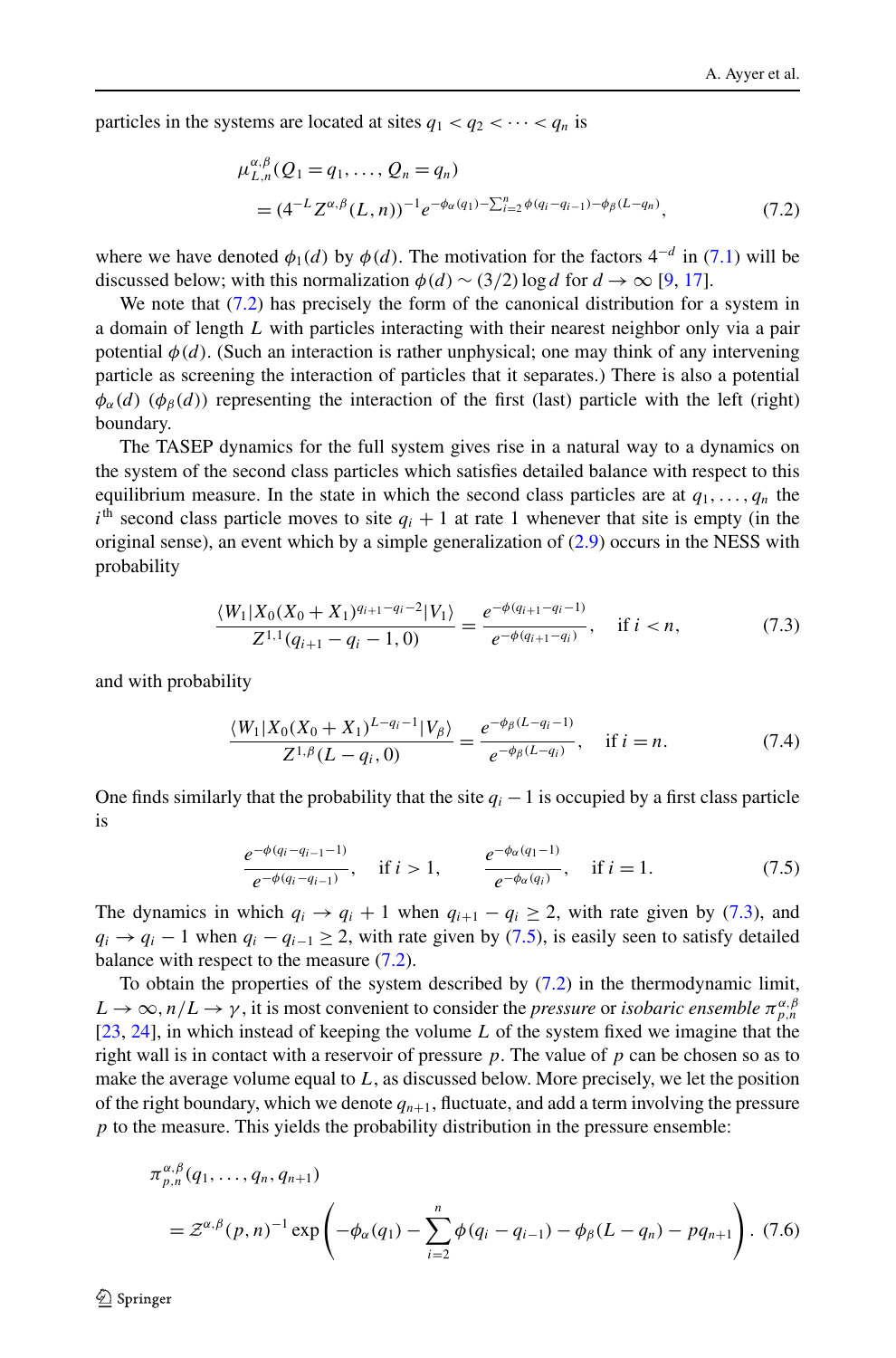<span id="page-20-0"></span>The partition function has the form  $\mathcal{Z}^{\alpha,\beta}(p,n) = \mathcal{Z}_1(\alpha,p)\mathcal{Z}_2(p)^n\mathcal{Z}_1(\beta,p)$ , where  $\mathcal{Z}_1$  and  $\mathcal{Z}_2$  are readily found, for  $z = \sqrt{1 - e^{-p}}$  satisfying

$$
1 \ge z \ge \max\{0, 1 - 2\alpha, 1 - 2\beta\},\tag{7.7}
$$

to be given by

$$
\mathcal{Z}_1(\alpha, p) = \frac{\alpha(1-z)}{z+2\alpha-1}, \qquad \mathcal{Z}_2(p) = \frac{1-z}{1+z}.
$$
 (7.8)

Thus [\(7.6](#page-19-0)) becomes

$$
\pi_{p,n}^{\alpha,\beta}(q_1,\ldots,q_n,q_{n+1})
$$
\n
$$
= \mathcal{Z}_1(\alpha,p)^{-1}e^{-\phi_{\alpha}(q_1)-pq_1}\left[\prod_{i=2}^n \mathcal{Z}_2(p)^{-1}e^{-\phi_{\alpha}(q_i-q_{i-1})-p(q_i-q_{i-1})}\right]
$$
\n
$$
\times \mathcal{Z}_1(\beta,p)^{-1}e^{-\phi_{\beta}(q_{n+1}-q_n)-p(q_{n+1}-q_n)}.
$$
\n(7.9)

The convenient factorization property of the probability  $\pi_{p,n}^{\alpha,\beta}(q_1,\ldots,q_n,q_{n+1})$  displayed in (7.9), which implies that the variables  $q_1$  and  $q_j - q_{j-1}$ ,  $j = 2, ..., n + 1$ , are independent, has prompted the use of the pressure ensemble for equilibrium systems, without any reference to dynamics. The requirement that particles only interact with their first neighbors is usually imposed artificially (see, however, [[25](#page-28-0)]). In our model this condition arises naturally from the dynamics. Note that  $q_n - q_1$ , the width of the fat shock, is thus represented as a sum of independent random variables; this is consistent with its Gaussian distribution in regions I and II of the fixed volume ensemble (see Remark [4.1\)](#page-11-0).

One easily checks that (writing now  $\pi_{p,n}^{\alpha,\beta} = \pi$ )

$$
\langle q_1 \rangle_{\pi} = -\frac{d}{dp} \log \mathcal{Z}_1(\alpha) = \frac{\alpha(1+z)}{z(z+2\alpha-1)},
$$
  

$$
\langle q_j - q_{j-1} \rangle_{\pi} = -\frac{d}{dp} \log \mathcal{Z}_2 = \frac{1}{z}, \quad j = 2, ..., n,
$$
  

$$
\langle q_{n+1} - q_n \rangle_{\pi} = -\frac{d}{dp} \log \mathcal{Z}_1(\beta) = \frac{\beta(1+z)}{z(z+2\beta-1)}.
$$
 (7.10)

Note that when *z* approaches its lower bound, which is 0 if  $\alpha$ ,  $\beta \ge 1/2$  and max $\{1 - 2\alpha, 1 -$ 2 $\beta$ } otherwise, the average size  $\langle q_{n+1} \rangle_{\pi}$  of the system goes to infinity for every  $n \geq 1$ ; there is simply not enough pressure to confine the system. To agree with standard definitions we have defined the potentials  $\phi_{\alpha}$  in ([7.1](#page-18-0)) so the size of the system in the absence of boundary terms, that is,  $\langle q_n - q_1 \rangle_{\pi}$ , goes to infinity when  $p \to 0$  ( $z \to 0$ ).

To find the appropriate pressure corresponding to the canonical ensemble with  $L = n/\gamma$ studied above we must set the expected system length

$$
\langle q_{n+1} \rangle_{\pi} = \langle q_1 \rangle_{\pi} + \sum_{j=2}^{n} \langle q_j - q_{j-1} \rangle_{\pi} + \langle q_{n+1} - q_n \rangle_{\pi} = -\frac{d}{dp} \log \mathcal{Z}^{\alpha, \beta}(p, n), \qquad (7.11)
$$

equal to *L* and solve for  $p$  (or  $z$ ), subject to the restrictions (7.7). With (7.10) the equation to be solved becomes

$$
\frac{\alpha(1+z)}{z(z+2\alpha-1)} + \frac{n}{z} + \frac{\beta(1+z)}{z(z+2\beta-1)} = \frac{n}{\gamma}.
$$
 (7.12)

 $\textcircled{2}$  Springer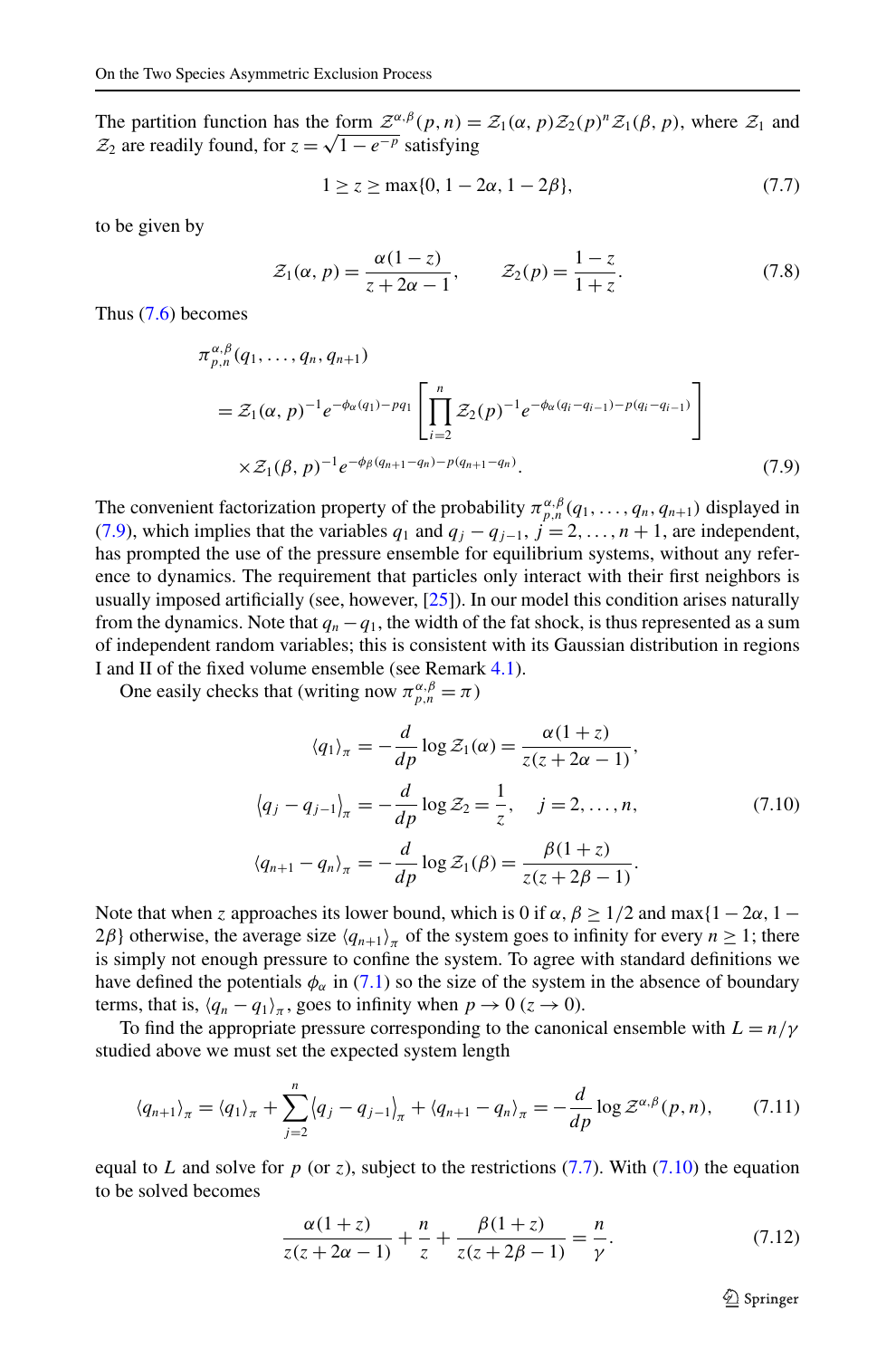<span id="page-21-0"></span>We will discuss the solution of this equation in various regions of the phase plane; it is useful to bear in mind that each of the three terms on the left hand side increases as *z* decreases from 1 to its lower limit max $\{0, 1 - 2\alpha, 1 - 2\beta\}.$ 

Consider first region I, where  $\alpha$ ,  $\beta$  >  $(1 - \gamma)/2$ . Since for  $z = \gamma$  the left hand side of  $(7.12)$  $(7.12)$  is  $n/\gamma + O(1)$ , where the  $O(1)$  term is positive, the solution must be of the form  $z = \gamma + O(1/n)$ . In the limit  $n \to \infty$  we thus have  $z = \gamma$  or  $p = -\log(1 - \gamma^2)$ . In this case  $\langle q_1 \rangle_{\pi}$  and all  $\langle q_j - q_{j-1} \rangle_{\pi}$ ,  $j = 2, ..., n + 1$ , are of order unity, so the bulk of the system has, in the limit  $n \to \infty$ , the same structure as that obtained from our NESS when  $L \to \infty$ in region I.

In Region II, where  $\alpha < \beta$  and  $\alpha < (1 - \gamma)/2$ , we have from  $z > 1 - 2\alpha > 1 - 2\beta$  that the third term in [\(7.12\)](#page-20-0) is  $O(1)$ , and from  $z > 1 - 2\alpha > \gamma$  that the first term must be  $O(n)$ , i.e., we must have  $z = 1 - 2\alpha + O(1/n)$ . In fact we find easily that for large *n*,

$$
z \simeq 1 - 2\alpha + \frac{2\alpha(1-\alpha)}{1 - 2\alpha - \gamma} \frac{1}{n}.\tag{7.13}
$$

Now  $\langle q_1 \rangle_{\pi}$  is of order *n* but  $\langle q_{n+1} - q_1 \rangle_{\pi}$  is still of order 1; this corresponds to the fat shock being fixed to the right wall, i.e., to what we see in region II. The situation in region III is of course obtained by interchanging  $α$  with  $β$  and left with right. In the case when  $\alpha = \beta < (1-2\gamma)/2$  one sees again that  $z \simeq 1-2\alpha + c/n$  and that  $\langle q_1 \rangle_{\pi} = \langle q_{n+1} - q_n \rangle_{\pi}$  are both of order *n*; this simply means that the average position of the fat shock is in the middle.

One may of course analyze the pressure ensemble directly, rather than looking for the correspondence with the open system of fixed length; the key question is how one allows *p* or equivalently *z* to vary with the number *n* of (second class) particles. If *z* is held fixed (necessarily in the range  $(7.7)$  $(7.7)$ ) then the behavior of the system corresponds to that of the open system in region I. If  $\alpha < 1/2$  and  $\alpha < \beta$ , and one takes  $z = 1 - 2\alpha + c/n$  then the behavior is as in region II; similarly if  $\beta < 1/2$  and  $\beta < \alpha$  one obtains region III behavior by taking  $z = 1 - 2\beta + c/n$ , and if  $\alpha = \beta < 1/2$  such a *z* value gives behavior corresponding to the II/III boundary. A detailed analysis of the ensemble, for example of the shape of the profiles of the fat shock, would essentially repeat the analysis in the fixed *L*, i.e., fixed overall density  $\gamma$ , ensemble studied earlier, and we will not take up these questions again here.

Note that for almost all permissible values of the pressure our system is in region I; only by fine tuning the pressure to change with *n* in a range of order 1*/n* do we get configurations as in regions II or III. This is reminiscent of what happens when one goes from a fixed magnetization to a fixed external magnetic field *h* in the Ising model at low temperatures, in dimension two or higher. The whole coexistence region, corresponding to the average magnetization being smaller than the spontaneous magnetization, corresponds to the single value  $h = 0$ .

Other choices of *z* can lead to regimes different from those considered in the present work. For example, if we again suppose that  $\alpha = \beta < 1/2$ , but now take *z* closer than order 1*/n* to 1−2*α*—to be specific, say  $z = 1 - 2\alpha + c/n^2$ —then  $\langle q_{n+1} \rangle$ <sub>π</sub> is of order *n*<sup>2</sup> and hence the density of second class particles is zero.

## **8 Concluding Remarks**

1. As noted already in several places above, the local properties of our system away from the boundaries approach, as  $L \to \infty$ , those of the states of the two species TASEP on the lattice Z. Because of this it will be useful to describe here some known properties of the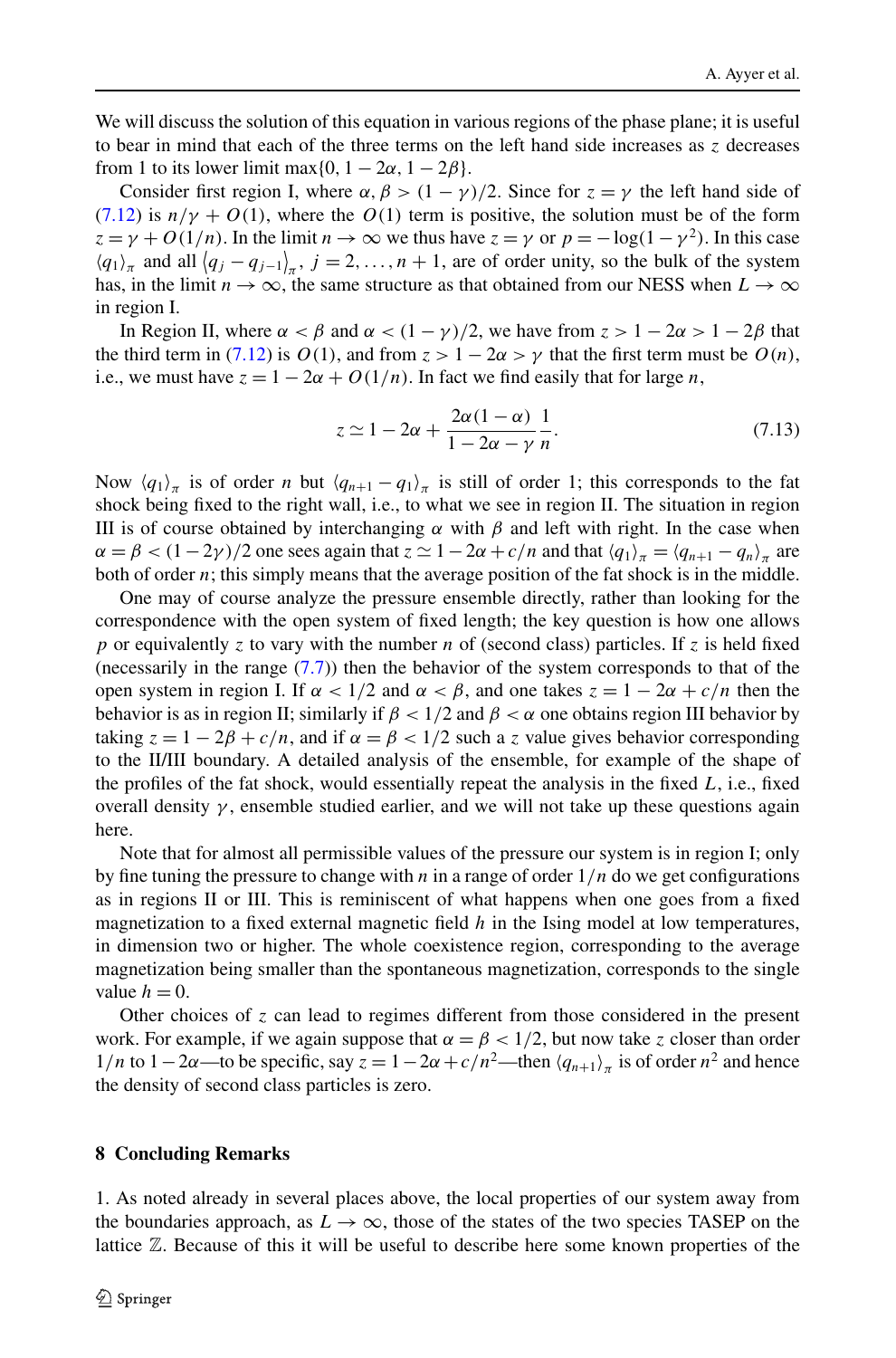(extremal, translation invariant) NESS's of that system, i.e., of the states *ν<sup>ρ</sup>*0*,ρ*<sup>1</sup> introduced in Sect. [5](#page-12-0). These states differ from those of other models for which the NESS of the finite open system can be solved exactly, such as the one species simple exclusion process and the zero range processes  $[9, 26, 27]$  $[9, 26, 27]$  $[9, 26, 27]$  $[9, 26, 27]$  $[9, 26, 27]$  $[9, 26, 27]$ , in that they are not product measures; this is so despite the fact that their projections (marginals) on the configurations of first class particles alone, or on the configurations of holes alone, are in fact Bernoulli. The states *ν<sup>ρ</sup>*0*,ρ*<sup>1</sup> may be obtained [[9\]](#page-27-0) as the  $N \to \infty$  limits of states of a two component TASEP on a ring of N sites, with  $N_{\alpha} = \rho_{\alpha} N$  particles of type  $\alpha$ ,  $\alpha = 0, 1, 2$ , where  $\rho_2 = 1 - \rho_0 - \rho_1$ ; see also [[16](#page-27-0)].

As noted in [[9](#page-27-0)], the structure of the states *ν*<sup>ρ</sup><sup>0</sup>,<sup>ρ</sup><sup>1</sup> is quite intricate, containing several mysterious features which we still do not understand in any direct intuitive way. They are not even Gibbs measures [[16](#page-27-0)], even though all the truncated correlation functions involving a finite number of sites decay exponentially fast. This decay follows from the (mysterious) fact that, conditioned on the presence of a second class particle at site  $i$ , the measure factorizes: the left and right sides of *i* become independent. For the corresponding property for the open system studied in this paper see Remark [2.1](#page-7-0). Another (mysterious) fact is that if one conditions on the presence of a second class particle at  $i$  then the particles to the right of  $i$ , and the holes to the left of *i*, have this Bernoulli property [\[9\]](#page-27-0).

Another related property of the states  $v^{\rho_0, \rho_1}$  is that if one conditions on there being a first class particle (respectively a hole) at site *i* then the measure to the left (respectively right) of *i* is the same as if there was no conditioning at all, i.e., the same as that described in the first paragraph of this section. (This may be expressed colloquially by saying that if one observes that the fastest horse is in front then one gains no information about the rest.) The property has in fact been established in not only the two species but also the *n*-species TASEP (see [\[28\]](#page-28-0), Proposition 6.2), using a representation of the stationary measure based on queuing theory; a direct proof for the two species model may be given using the two properties of second class particles noted in the previous paragraph. We remark that the property of factorization around a second class particle does not extend in a direct way to the *n*-species model  $[28]$ .

2. The fact that the measures  $v^{\rho_0, \rho_1}$  are not product measures gives extra structure to the local states  $\mu_{x,c}$  discussed in Sect. [5](#page-12-0), which are superpositions of such measures. We note here however that as in the case of the one component TASEP, when such a superposition occurs only on the shock line  $\alpha = \beta < 1/2$ , the translation invariant measures which enter into the superposition (and which correspond to the measures on one side or another of a shock) all have the same current. This can be interpreted as saying that the properly averaged local current does not fluctuate. These averages can be obtained either as long time averages of the stochastic flux across a single bond, or as spatial averages over an interval of length *K*, with  $K \to \infty$  *after*  $L \to \infty$ . We believe that the convergence of the average total flux across an open system to a deterministic value, as  $L \rightarrow \infty$ , is a general property of the NESS of systems like those discussed here, but do not know how to prove this directly at the present time. It seems reasonable to expect similar behavior in higher dimensions and different settings, e.g., for driven diffusive systems on a torus [[29](#page-28-0)].

3. It follows from the "separating" property of conditioning on the presence of a second class particle at a given site that the distribution under *ν<sup>ρ</sup>*0*,ρ*<sup>1</sup> of the second class particles alone is given by a renewal process [\[9](#page-27-0), [17\]](#page-27-0). When the current  $J_2$  vanishes, i.e., when  $\rho_0 =$  $\rho_1 = (1 - \rho_2)/2$ , then (as noted in Sect. [7\)](#page-18-0) the distribution of the distance between nearest neighbor particles in this process has a simple exponential dependence on  $\rho_2$  which can be obtained from a pressure ensemble, with  $p = -\log(1 - \rho_2^2)$ , as in region I of the open system.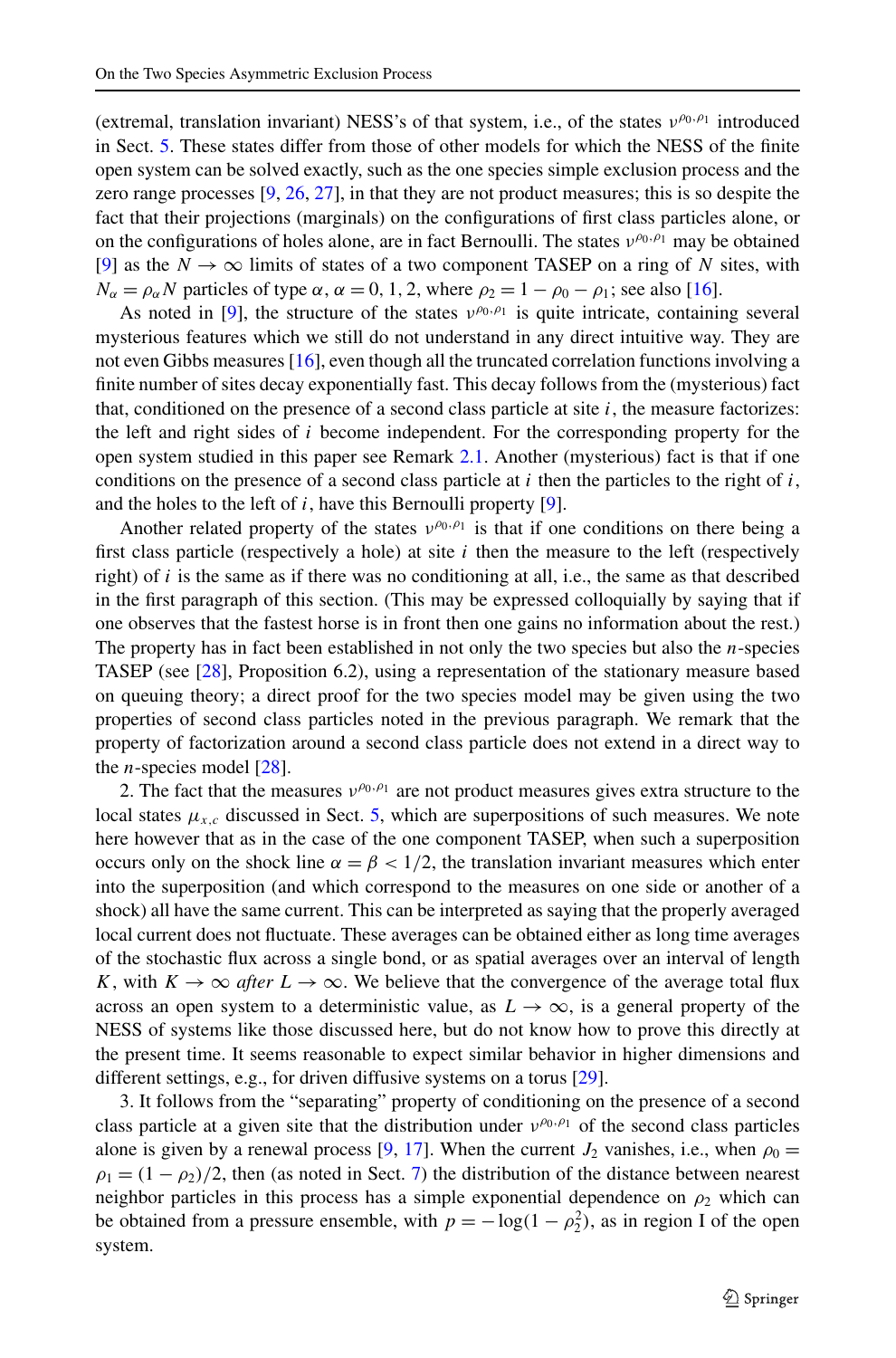Combining this expression for the pressure as a function of the density with standard thermodynamic relations we can obtain expressions for the chemical potential *λ* and Helmholtz free energy *a* in the uniform infinite system of second class particles with density  $\rho_2$ :

$$
\lambda(\rho_2) = -\log\left(\frac{1-\rho_2}{1+\rho_2}\right),
$$
  
\n
$$
a(\rho_2) = (1-\rho_2)\log(1-\rho_2) + (1+\rho_2)\log(1+\rho_2).
$$
\n(8.1)

From (8.1) we can obtain the large deviation function for the probability of finding  $\tilde{\rho}_2 L$ particles in an interval of *L* lattice sites [\[30\]](#page-28-0) for any other density  $\tilde{\rho}_2$ . The large deviation for first class particles or holes alone is of course given by the properties of the Bernoulli measure. Large deviation properties of the full measure have not, so far as we know, been determined for the two species system.

4. Even knowing fully the properties of the infinite system still leaves open the problem of how fast the correlations in the vicinity of a site  $\lfloor xL \rfloor$  approach those in the local measure  $\mu_{x,c}$ . This may be of particular interest in the case when  $\mu_{x,c}$  is a superposition of extremal infinite volume measures  $v^{\rho_0, \rho_1}$  as discussed in Sect. [5](#page-12-0). We might expect the *L* dependence in that case, where typical density profiles differ from average ones, to be different from that where the two coincide. We leave this as an open problem.

5. We now briefly describe two related model systems, containing both first and second class particles on a ring, which are intermediate between those studied in [[9\]](#page-27-0) and in this paper.

5.1 Recall the "truck" or "defect particle" model [\[12,](#page-27-0) [31](#page-28-0)–[33](#page-28-0)], a standard two species TASEP system: a single defect particle together with (first class) particles and holes, on a ring of  $L + 1$  sites, can exchange with a hole ahead of it (clockwise) at rate  $\alpha$  and with a particle behind it at rate  $\beta$ . Let us add to the ring also *n* (standard) second class particles, which make the same exchanges as does the defect particle but at rate 1 in each case, and which do not exchange at all with the defect particle. To be definite let us say that there are  $n_1$  first class particles and  $n_0$  holes on the ring, with  $n + n_1 + n_0 = L$ . Then the stationary measure for this system is almost the same as that of our open system: using the matrices  $X_0$ ,  $X_1$ , and  $X_2$  $X_2$  of Sect. 2, and introducing also  $X_\delta = |V_\delta\rangle \langle W_\alpha|$ , we find that a configuration  $\delta$ ,  $\tau_1, \ldots, \tau_L$ , where  $\delta$  represents the defect particle, has weight:

$$
\operatorname{Tr}(X_{\delta}X_{\tau_1}\cdots X_{\tau_L}) = \langle W_{\alpha}|X_{\tau_1}\cdots X_{\tau_L}|V_{\beta}\rangle, \tag{8.2}
$$

(compare [\(2.4](#page-6-0))). The difference, of course, is that this is a canonical ensemble and the partition function must be obtained by summing the weights over only those configurations with the proper numbers of all species. This relation between this truck model on a ring of  $L + 1$  sites and the two species open system studied in this paper is completely parallel to that between the usual defect particle model and the open one species TASEP. We expect that details of the stationary state could be worked out in parallel to that of the usual defect particle model, but we have not done so.

5.2 In the second model, the ring has *N* sites labeled by  $i \in [-N/2 + 1, N/2]$  and contains  $N_1 = \bar{\rho}_1 N$  first class particles,  $N_2 = \bar{\rho}_2 N$  second class particles, and  $N_0 = N N_1 - N_2 = \bar{\rho}_0 N$  holes. The particles jump clockwise according to the TASEP rules given in Sect. [1,](#page-1-0) *except* at one specified semi-permeable bond, say between site 0 and site 1, which prohibits the passage of second class particles. (We can think of this bond as a restriction in a channel).

Unfortunately we do not have an exact solution for this system. To see what happens, however, we note that, as in the open system, the current  $J_2$  of second class particles will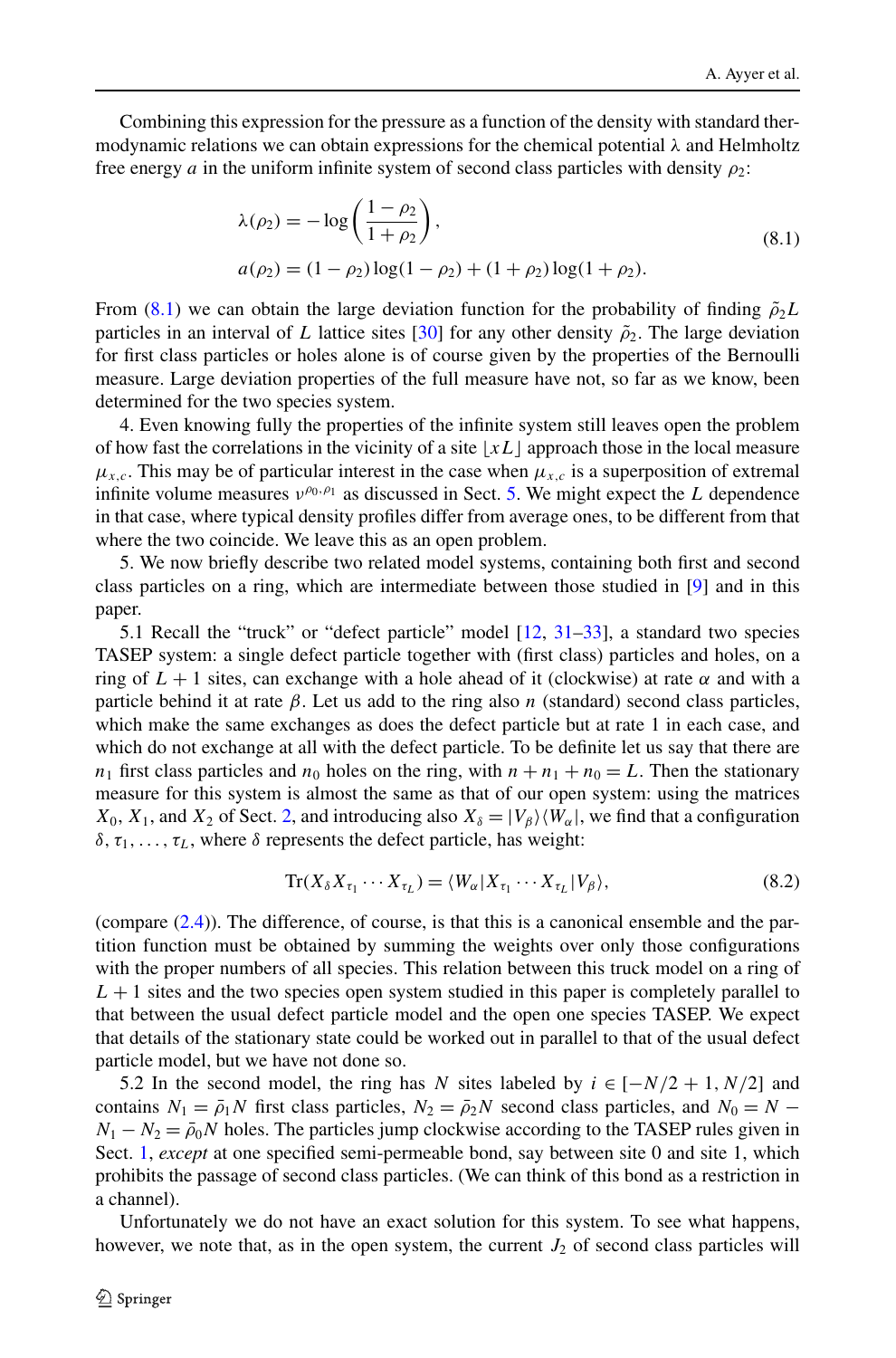<span id="page-24-0"></span>

**Fig. 4** Density profiles in a system with one semi-permeable bond:  $L = 1000$ 

vanish in the stationary state. On the other hand, since we would have  $J_2 = \bar{\rho}_2(\bar{\rho}_0 - \bar{\rho}_1)$ if the system were uniform, a uniform state is possible only if  $\bar{\rho}_1 = \bar{\rho}_0$ . If  $\bar{\rho}_1 < \bar{\rho}_0$  then  $J_2$ would be positive in the uniform system and second class particles would drift to the right; the upshot is that there will be a fat shock of width  $w = \bar{p}_2 N/(1-2\bar{p}_1)$  containing all second class particles at density  $\rho_2 = 1 - 2\rho_1$  pinned to the back of the barrier. If  $\bar{\rho}_1 > \bar{\rho}_2$  then the fat shock of width  $w = \bar{p}_2 N/(1 - 2\bar{p}_0)$  will be pinned to the front of the barrier. In the case  $\bar{\rho}_0 = \bar{\rho}_1 = (1 - \bar{\rho}_2)/2$  the system will be uniform. See Fig. 4 for some typical profiles in this system; note that  $N_0$ ,  $N_1$ , and  $N_2$  have been chosen so that the bulk densities in figures (a) and (b) here are the same as those in figures (a) and (e) of Fig. [2](#page-4-0), but that the boundary effects and finite density shock transition are noticeably different in the two models.

Letting  $N \to \infty$  with  $\bar{\rho}_1$ ,  $\bar{\rho}_0$  fixed would yield an infinite system with a barrier at the bond (0, 1). Consider first the case  $\bar{\rho}_1 < \bar{\rho}_0$ . To the right of the origin there would be no second class particles and a uniform density of first class particles described by a product measure. Far to the left of the barrier the state would be  $v^{\bar{\rho}_0, \bar{\rho}_0}$ , i.e., a uniform state with  $\rho_1 = \rho_0 = \bar{\rho}_1$  and  $\rho_2 = 1 - 2\bar{\rho}_1$ . We do not know, however, the structure of the system just to the left of the barrier. Similar conclusions hold for  $\bar{\rho}_1 > \bar{\rho}_0$ .

**Acknowledgements** We thank B. Derrida, M. Evans, G. Schütz, S. Goldstein, P. Ferrari, and D. Zeilberger for valuable comments. The work of J.L.L. and A.A was supported by NSF Grant DMR-0442066 and AFOSR Grant AF-FA9550-04. Any opinions, findings, conclusions, or recommendations expressed in this material are those of the authors and do not necessarily reflect the views of the National Science Foundation.

## **Appendix A: A Particular Representation**

A representation of the algebra  $(2.2)$  $(2.2)$  $(2.2)$ – $(2.3)$  $(2.3)$  which satisfies  $(2.6)$  $(2.6)$  may be obtained from [[7](#page-27-0)] and [\[9\]](#page-27-0):

$$
X_1 = \begin{pmatrix} 1 & 1 & 0 & 0 & \cdots \\ 0 & 1 & 1 & 0 & \cdots \\ 0 & 0 & 1 & 1 & \cdots \\ 0 & 0 & 0 & 1 & \cdots \end{pmatrix}, \qquad X_0 = \begin{pmatrix} 1 & 0 & 0 & 0 & \cdots \\ 1 & 1 & 0 & 0 & \cdots \\ 0 & 1 & 1 & 0 & \cdots \\ 0 & 0 & 1 & 1 & \cdots \\ \vdots & \vdots & \vdots & \ddots & \vdots \end{pmatrix} . \tag{A.1}
$$

 $\mathcal{D}$  Springer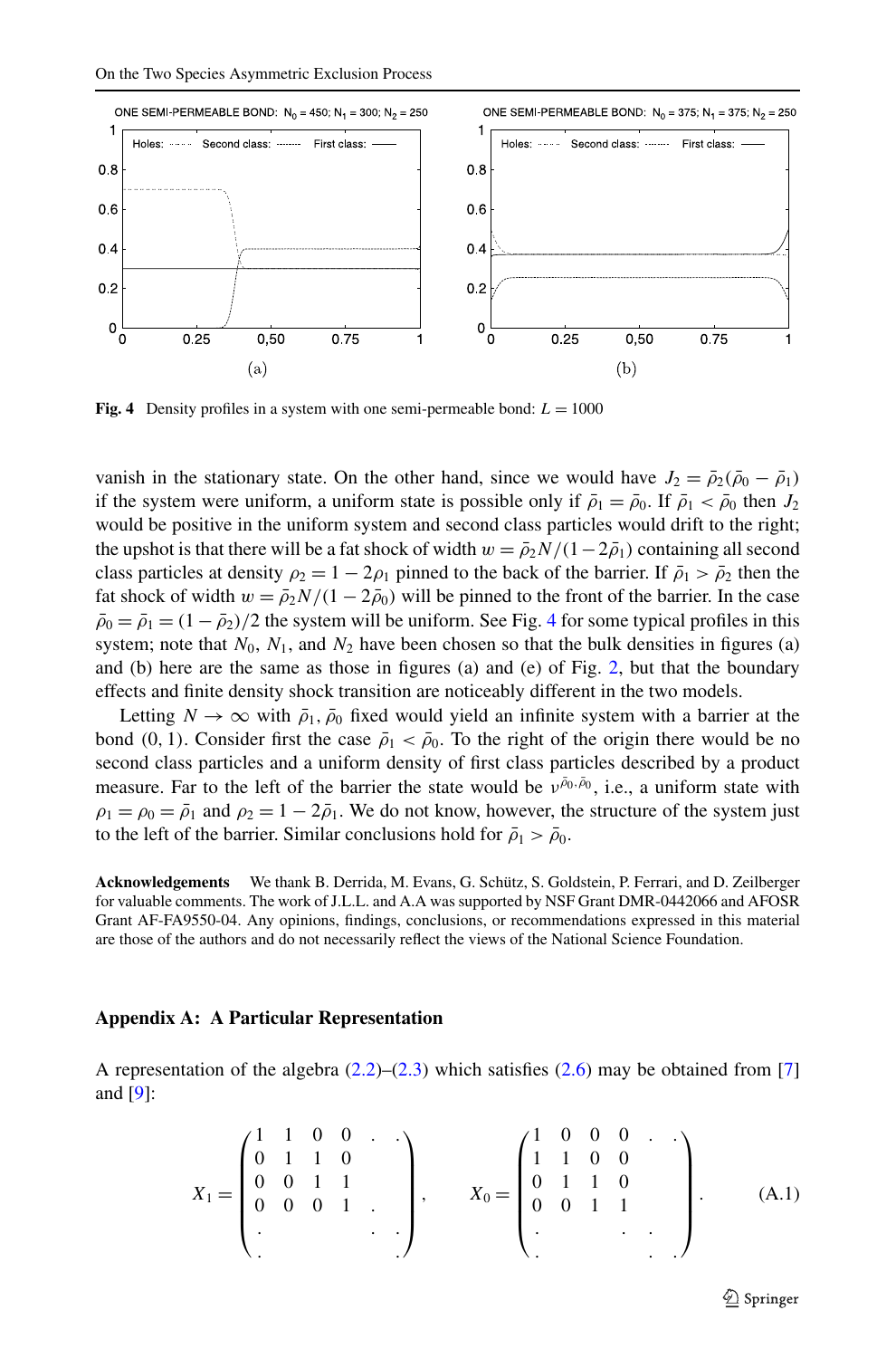<span id="page-25-0"></span>
$$
X_2 = X_1 X_0 - X_0 X_1 = [X_1, X_0] = \begin{pmatrix} 1 & 0 & 0 & 0 & \cdot & \cdot \\ 0 & 0 & 0 & 0 & 0 & \cdot \\ 0 & 0 & 0 & 0 & 0 & \cdot \\ \cdot & \cdot & \cdot & \cdot & \cdot \end{pmatrix}, \quad (A.2)
$$

$$
\langle W_\alpha | = \left( 1, \left( \frac{1 - \alpha}{\alpha} \right), \left( \frac{1 - \alpha}{\alpha} \right)^2, \dots \right), \quad |V_\beta \rangle = \begin{pmatrix} 1 \\ \frac{1 - \beta}{\beta} \\ \cdot & \cdot & \cdot \\ \cdot & \cdot & \cdot \\ \cdot & \cdot & \cdot \end{pmatrix} . \quad (A.3)
$$

The exponential growth of the components of  $\langle W_\alpha |$  and  $|V_\beta \rangle$  for certain values of  $\alpha$  and  $\beta$ in fact causes no concern here: because we always have  $n > 0$ , the matrix product needed to calculate the probability of any configuration  $\tau$  (see ([2.4\)](#page-6-0)) will contain at least one factor  $X_2$ , and using  $(2.6)$  $(2.6)$  one can see that this implies that the corresponding matrix element is finite.

#### **Appendix B: Asymptotics of the Partition Function**

We summarize here the asymptotics of the partition function which are needed in Sect. [5](#page-12-0). For the case with no second class particles [[7\]](#page-27-0) we need  $Z^{\alpha,\beta}$  only when  $\alpha = 1$  and/or  $\beta = 1$ :

$$
Z^{\alpha,1}(j,0) = Z^{1,\alpha}(j,0) \sim \begin{cases} \frac{1-2\alpha}{(1-\alpha)^2} \left(\frac{1}{\alpha(1-\alpha)}\right)^j, & \text{if } \alpha < 1/2, \\ \frac{2}{\sqrt{\pi}} \frac{4^j}{j^{1/2}}, & \text{if } \alpha = 1/2, \\ \frac{\alpha^2}{\sqrt{\pi}(2\alpha-1)^2} \frac{4^{j+1}}{j^{3/2}}, & \text{if } \alpha > 1/2. \end{cases}
$$
(B.1)

The generating function is [[12](#page-27-0)]

$$
\sum_{L=1}^{\infty} \lambda^L Z_{L,0}^{\alpha,\beta} = \left(\frac{2\alpha}{2\alpha - 1 + \sqrt{1 - 4\lambda}}\right) \left(\frac{2\beta}{2\beta - 1 + \sqrt{1 - 4\lambda}}\right).
$$
 (B.2)

For the model with second class particles [\[2](#page-27-0)]:

• In region I,  $(\alpha_c < \alpha, \beta)$ 

$$
Z^{\alpha,\beta}(L,n) = \frac{n\alpha\beta\sqrt{L^2 - n^2}}{\sqrt{\pi L}((2\alpha - 1)L + n)((2\beta - 1)L + n)} \left(\frac{4L^2}{L^2 - n^2}\right)^{L+1} \left(\frac{L-n}{L+n}\right)^n;
$$
\n(B.3)

• In region II,  $(\alpha < \alpha_c, \alpha < \beta)$ 

$$
Z^{\alpha,\beta}(L,n) = \frac{\alpha\beta(1-2\alpha)}{(\beta-\alpha)} \left(\frac{1}{\alpha(1-\alpha)}\right)^{L+1} \left(\frac{\alpha}{1-\alpha}\right)^n; \tag{B.4}
$$

• On the boundary of regions I and II,  $(\alpha_c = \alpha < \beta)$ 

$$
Z^{\alpha,\beta}(L,n) = \frac{\beta n (L-n)}{2L((2\beta - 1)L + n)} \left(\frac{4L^2}{L^2 - n^2}\right)^{L+1} \left(\frac{L-n}{L+n}\right)^n
$$
 (B.5)

 $\textcircled{2}$  Springer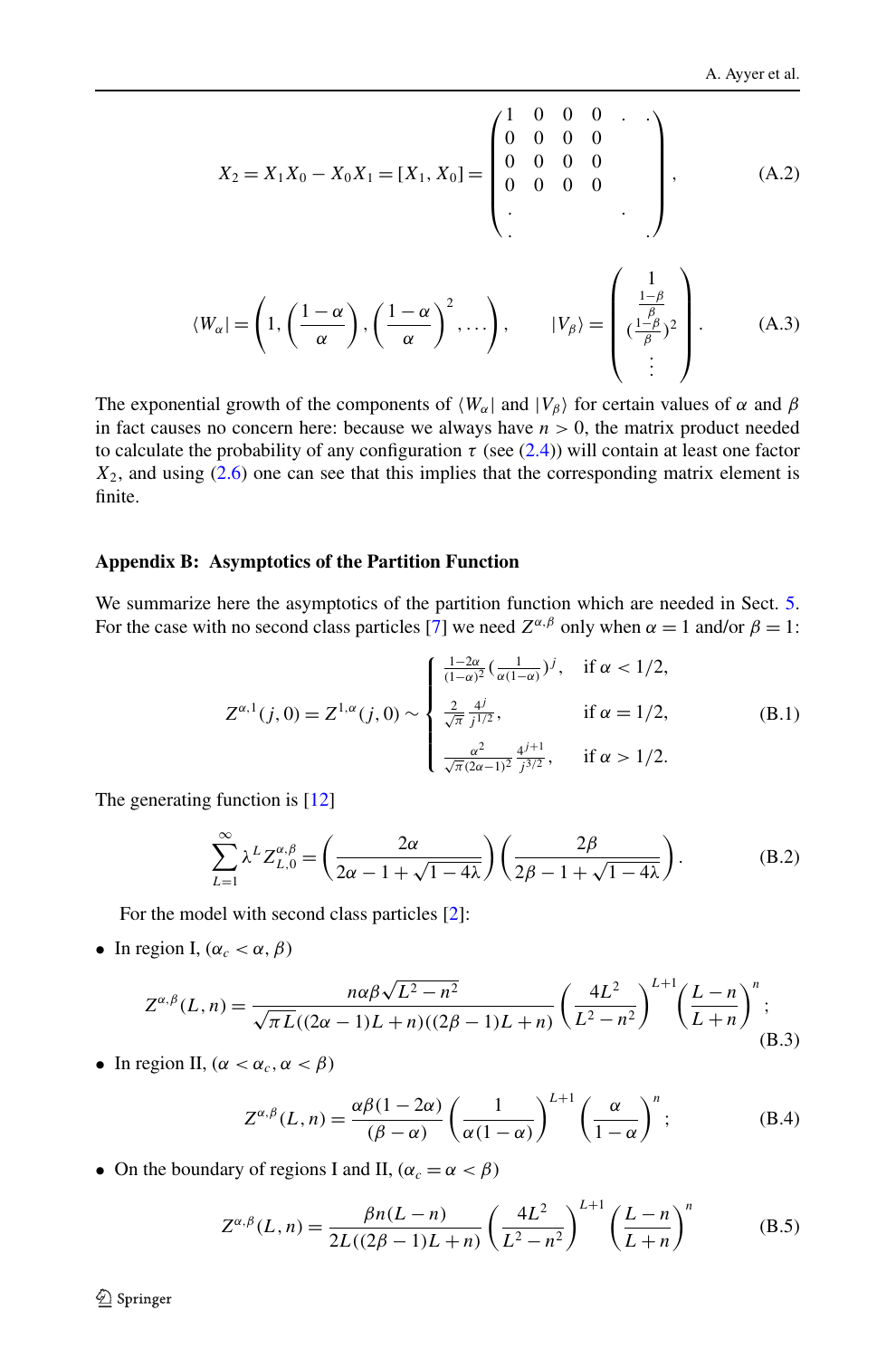<span id="page-26-0"></span>• On the boundary of regions II and III,  $(\alpha = \beta < \alpha_c)$ 

$$
Z^{\alpha,\beta}(L,n) = \frac{(1-2\alpha)((1-2\alpha)L-n)}{(1-\alpha)^2} \left(\frac{1}{\alpha(1-\alpha)}\right)^L \left(\frac{\alpha}{(1-\alpha)}\right)^n \qquad (B.6)
$$

• At the triple point,  $(\alpha_c = \alpha = \beta)$ 

$$
Z^{\alpha,\beta}(L,n) = \frac{n(L-n)}{2L(L+n)} \sqrt{\frac{L^2 - n^2}{L\pi}} \left(\frac{4L^2}{L^2 - n^2}\right)^{L+1} \left(\frac{L-n}{L+n}\right)^n.
$$
 (B.7)

Asymptotics in Region III and on the I/III boundary are obtained from those of Region II and the I/II boundary by exchange of *α* and *β*.

#### **Appendix C: Finite Volume Corrections to Density Profiles**

We consider here again the problem of finding asymptotic values of the density profiles, beginning with a discussion of the method of [\[2](#page-27-0)]. The partition function can be expressed as

$$
Z^{\alpha,\beta}(L,n) = \frac{\alpha\beta}{\alpha - \beta} \left[ R(L,n,\beta) - R(L,n,\alpha) \right],
$$
 (C.1)

where

$$
R(L, n, \alpha) = \sum_{k=0}^{L-n} C_{L-n-k}^{L+n-1} \frac{1}{\alpha^{k+1}},
$$
\n(C.2)

with  $C_n^m$  the Catalan triangle numbers [\(3.8\)](#page-9-0). An asymptotic analysis of (C.2) then leads, through  $(C.1)$  and the formulas  $(3.13)$  $(3.13)$  $(3.13)$ – $(3.14)$  for the densities, to the density asymptotics. In [\[2\]](#page-27-0) the asymptotic density at position *x* was calculated as

$$
\lim_{L \to \infty} \langle \eta_a(i_L) \rangle_{\mu_{L,[\gamma L]}^{\alpha,\beta}}, \tag{C.3}
$$

with  $i_L = \lfloor xL \rfloor$ . As observed in Sect. [5](#page-12-0), however, if x is the location of the fixed shock in with  $i_L = [xL]$ . As observed in sect. 3, nowever, if x is the location of the fixed shock in regions II or III, and one considers limits as in (C.3) with  $i_L = [xL] + c\sqrt{L}$ , then the limiting density value depends on *c*. This *c* dependence may be calculated by the methods of Sect. [5](#page-12-0) (see for example ([5.22](#page-17-0))); here we sketch briefly an alternate and more direct method which extends the work of [\[2\]](#page-27-0).

The key step is the computation of the asymptotics of  $R(L,n,\alpha)$ ; it is convenient to introduce  $\alpha_c = (L - n)/(2L)$  (see ([1.2\)](#page-2-0)). We must determine which terms in (C.2) dominate the sum. If we let  $L \to \infty$  at fixed *n* and  $\alpha$  there are three regimes: (i)  $\alpha > \alpha_c$ , for which the maximum of the summand is attained when *k* is of order *L* and the sum can be approximated by a Gaussian integral; (ii)  $\alpha < \alpha_c$ , in which the maximum is attained when *k* is of order  $-L$  and the sum can be approximated by a geometric series; and (iii)  $\alpha = \alpha_c$ , for which the maximum occurs when  $k$  is of order 1 and the sum can be approximated by half of a Gaussian integral. However, there are intermediate regimes in which the sum is dominated Gaussian integral. However, there are intermediate regimes in which the sum is dominated<br>by terms in which *k* is of order  $\pm \sqrt{L}$ , and it is these which generate the finite volume density corrections that we seek.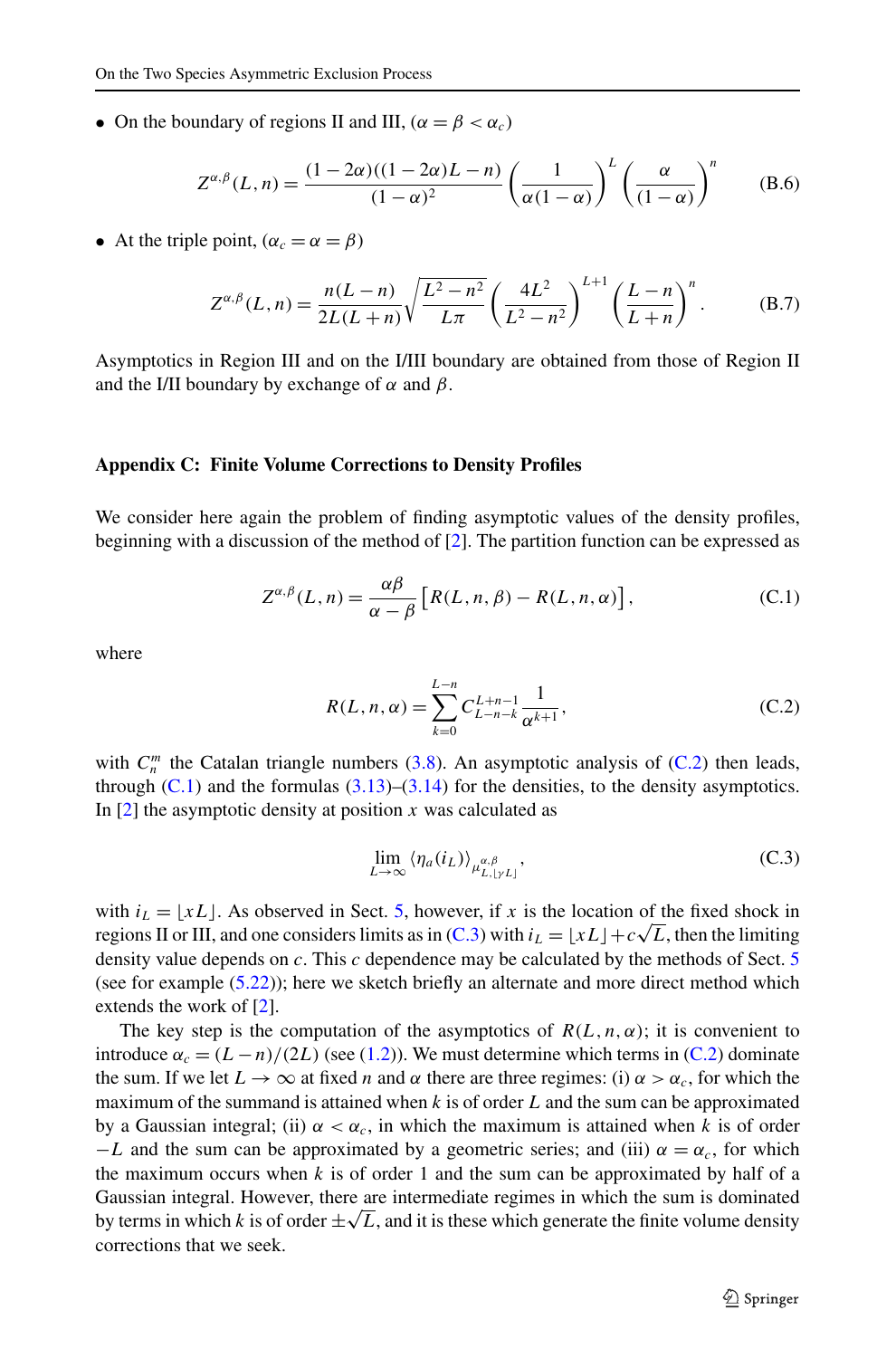<span id="page-27-0"></span>One needs an asymptotic estimate of  $R(L, n, \alpha)$  which holds for all large L and n. Such an estimate is  $R(L, n, \alpha) \sim \tilde{R}(L, n, \alpha)$ , where

$$
\tilde{R}(L,n,\alpha) = \begin{cases}\n(1-2\alpha)\left(\frac{1}{\alpha(1-\alpha)}\right)^{L+1}\left(\frac{\alpha}{1-\alpha}\right)^n \Phi\left(\frac{L(1-2\alpha)-n}{\sqrt{\alpha(L+n)}}\right) & \alpha \le \alpha_c, \\
\frac{2nL}{(n-L(1-2\alpha))\sqrt{\pi L(L^2-n^2})}\left(\frac{4L^2}{L^2-n^2}\right)^L & (\text{C.4}) \\
\times \left(\frac{L-n}{L+n}\right)^n \Psi\left(\frac{L(1-2\alpha)-n}{\sqrt{\alpha(L+n)}}\right), & \alpha > \alpha_c;\n\end{cases}
$$

here  $\Phi$  is as in [\(5.18\)](#page-16-0) and  $\Psi(t) = \sqrt{2\pi} e^{t^2/2} |t| \Phi(t)$ . The asymptotic estimate  $R \sim \tilde{R}$  holds in the sense that for  $\alpha$  and the ratio  $n/L$  uniformly bounded away from 0 and 1 the quantity  $|R/\tilde{R} - 1|$  is small when *L* is large—more precisely, for any  $\epsilon > 0$  there is a constant  $C_{\epsilon}$ such that  $|R/\tilde{R} - 1| \leq C_{\epsilon} L^{-1/2-\epsilon}$ . We remark that the two forms in (C.4) in fact agree for *ac*  $\alpha_c < \alpha < \alpha_c + O(1/\sqrt{L}).$ 

From  $(C.1)$  $(C.1)$  $(C.1)$  and  $(C.4)$  one obtains similarly improved asymptotics for the partition function  $Z^{\alpha,\beta}(L,n)$ , and the full density asymptotics then follows from the exact formulas of [2] or Theorem [3.3](#page-10-0).

## **References**

- 1. Arita, C.: Exact analysis of two-species totally asymmetric exclusion process with open boundary conditions. J. Phys. Soc. Jpn. **75**, 065003 (2006)
- 2. Arita, C.: Phase transitions in the two-species totally asymmetric exclusion process with open boundaries. J. Stat. Mech. **P12008** (2006)
- 3. Spitzer, F.: Interaction of Markov processes. Adv. Math. **5**, 246–290 (1970)
- 4. Andjel, E.D., Bramson, M., Liggett, T.M.: Shocks in the asymmetric exclusion process. Probab. Theory Relat. Fields **78**, 231–247 (1988)
- 5. Liggett, T.M.: Interacting Particle Systems. Springer, New York (1985)
- 6. Derrida, B., Domany, E., Mukamel, D.: An exact solution of a one-dimensional asymmetric exclusion model with open boundaries. J. Stat. Phys. **69**, 667–687 (1992)
- 7. Derrida, B., Evans, M.R., Hakim, V., Pasquier, V.: Exact solution of a 1D asymmetric exclusion model using a matrix formulation. J. Phys. A **26**, 1493–1517 (1993)
- 8. Schütz, G., Domany, E.: Phase transitions in an exactly soluble one-dimensional asymmetric exclusion model. J. Stat. Phys. **72**, 277–296 (1993)
- 9. Derrida, B., Janowsky, S.A., Lebowitz, J.L., Speer, E.R.: Exact solution of the totally asymmetric simple exclusion process: shock profiles. J. Stat. Phys. **73**, 813–842 (1993)
- 10. Liggett, T.M.: Stochastic Interacting Systems: Contact, Voter and Exclusion Processes. Springer, Berlin (1999)
- 11. Schütz, G.M.: Exactly solvable models for many-body systems far from equilibrium. In: Domb, C., Lebowitz, J.L. (eds.) Phase Transitions and Critical Phenomena, vol. 19. Academic Press, London (2000)
- 12. Blythe, R.A., Evans, M.R.: Nonequilibrium steady states of matrix-product form: a solver's guide. J. Phys. A: Math. Theory **40**, R333–R441 (2007)
- 13. Uchiyama, M.: Two-species asymmetric simple exclusion process with open boundaries. Chaos Solitons Fractals **35**, 398–407 (2008)
- 14. Evans, M.R., Foster, D.P., Godréche, C., Mukamel, D.: Asymmetric exclusion model with two species: Spontaneous symmetry breaking. J. Stat. Phys. **80**, 69–102 (1995)
- 15. Krebs, K., Jafarpour, F.H., Schütz, G.M.: Microscopic structure of travelling wave solutions in a class of stochastic interacting particle systems. New J. Phys. **5**, 145.1–145.14 (2003)
- 16. Speer, E.R.: The two species totally asymmetric exclusion process. In: Fannes, M., Maes, C., Verbeure, A. (eds.) On Three Levels: The Micro-, Meso-, and Macroscopic Approaches in Physics. NATO ASI Series B: Physics, vol. 324, pp. 91–112. Plenum, New York (1994)
- 17. Ferrari, P.A., Fontes, L.R.G., Kohayakawa, Y.: Invariant measures for a two-species asymmetric process. J. Stat. Phys. **76**, 1153–1177 (1994)
- 18. Derrida, B., Lebowitz, J.L., Speer, E.R.: Shock profiles for the asymmetric simple exclusion process in one dimension. J. Stat. Phys. **89**, 135–167 (1997)